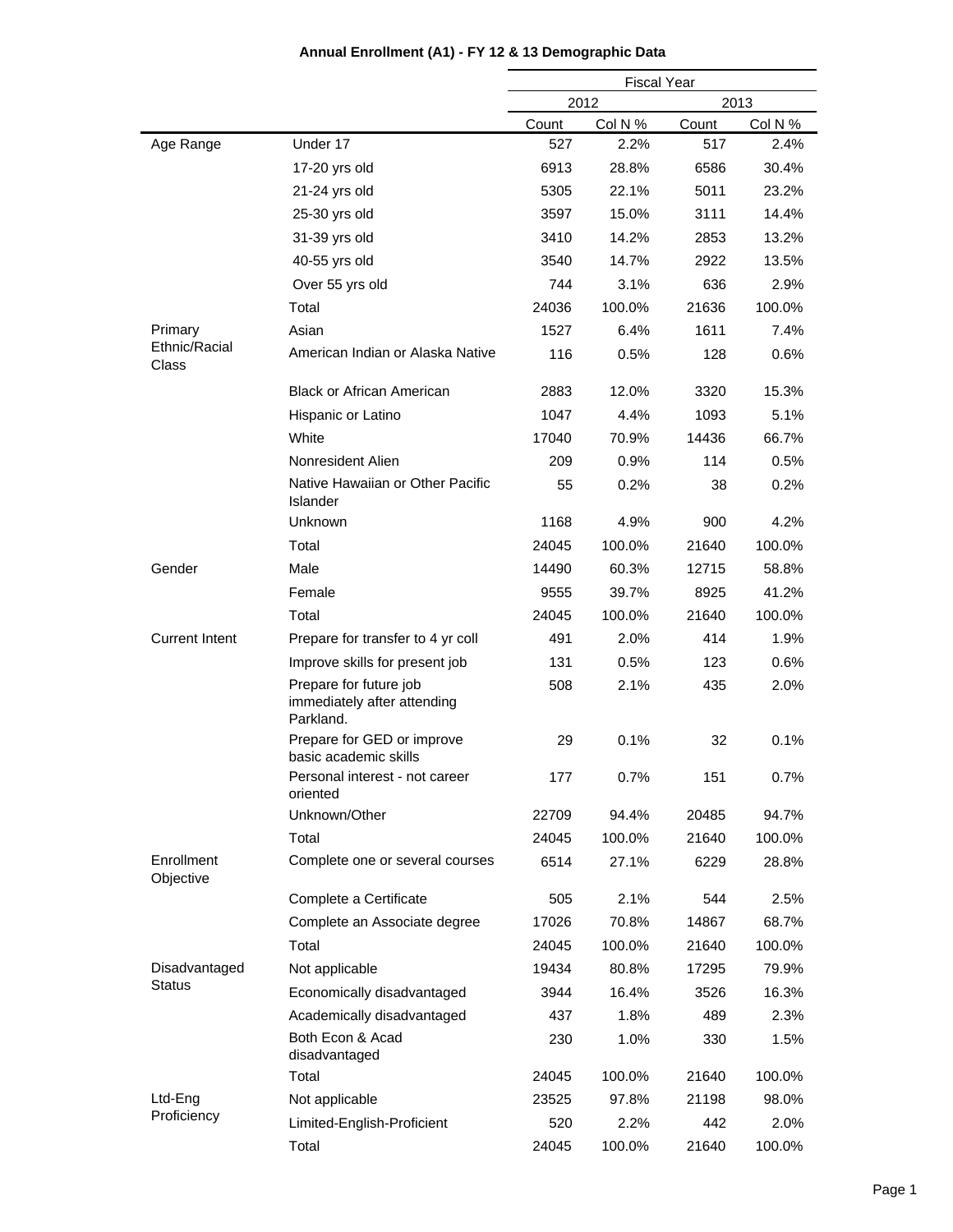|                                                        |                                                                          | <b>Fiscal Year</b> |         |       |         |
|--------------------------------------------------------|--------------------------------------------------------------------------|--------------------|---------|-------|---------|
|                                                        |                                                                          |                    | 2012    |       | 2013    |
|                                                        |                                                                          | Count              | Col N % | Count | Col N % |
| <b>Disability Status</b>                               | Not applicable                                                           | 23419              | 97.4%   | 20940 | 96.8%   |
|                                                        | <b>Disability Student</b>                                                | 626                | 2.6%    | 700   | 3.2%    |
|                                                        | Total                                                                    | 24045              | 100.0%  | 21640 | 100.0%  |
| Signed                                                 | No                                                                       | 22709              | 94.4%   | 20485 | 94.7%   |
| Declaration of<br>Intent<br>Highest Deg Prev<br>Earned | Yes                                                                      | 1336               | 5.6%    | 1155  | 5.3%    |
|                                                        | Total                                                                    | 24045              | 100.0%  | 21640 | 100.0%  |
|                                                        | <b>Associates Degree</b>                                                 | 168                | 0.7%    | 186   | 0.9%    |
|                                                        | <b>Bachelor Degree</b>                                                   | 263                | 1.1%    | 292   | 1.3%    |
|                                                        | Certificate                                                              | 91                 | 0.4%    | 120   | 0.6%    |
|                                                        | Doctoral Degree                                                          | 18                 | 0.1%    | 17    | 0.1%    |
|                                                        | <b>GED</b>                                                               | 325                | 1.4%    | 273   | 1.3%    |
|                                                        | High Schl Diploma                                                        | 7921               | 32.9%   | 7872  | 36.4%   |
|                                                        | <b>Masters Degree</b>                                                    | 97                 | 0.4%    | 105   | 0.5%    |
|                                                        | None                                                                     | 367                | 1.5%    | 278   | 1.3%    |
|                                                        | Other                                                                    | 152                | 0.6%    | 141   | 0.7%    |
|                                                        | 1st Professional Degree                                                  | 5                  | 0.0%    | 8     | 0.0%    |
|                                                        | Some college                                                             | 538                | 2.2%    | 797   | 3.7%    |
|                                                        | Unknown                                                                  | 14100              | 58.6%   | 11551 | 53.4%   |
|                                                        | Total                                                                    | 24045              | 100.0%  | 21640 | 100.0%  |
| <b>Veteran Status</b>                                  | Not a Veteran                                                            | 23786              | 98.9%   | 21411 | 98.9%   |
|                                                        | Veteran                                                                  | 259                | 1.1%    | 229   | 1.1%    |
|                                                        | Total                                                                    | 24045              | 100.0%  | 21640 | 100.0%  |
| <b>Student Entry</b>                                   | Freshman                                                                 | 15739              | 65.5%   | 13655 | 63.1%   |
| Level                                                  | Sophomore                                                                | 6367               | 26.5%   | 6058  | 28.0%   |
|                                                        | Dual ENROLLMENT                                                          | 34                 | 0.1%    | 40    | 0.2%    |
|                                                        | Unclassified/Other                                                       | 1037               | 4.3%    | 972   | 4.5%    |
|                                                        | Dual CREDIT                                                              | 868                | 3.6%    | 915   | 4.2%    |
|                                                        | Total                                                                    | 24045              | 100.0%  | 21640 | 100.0%  |
| <b>First Generation</b>                                | Missing                                                                  | 0                  | 0.0%    | 17754 | 82.0%   |
| <b>College Student</b>                                 | Student in the first generation of<br>their family to attend college     | 0                  | $0.0\%$ | 1160  | 5.4%    |
|                                                        | Student not in the first generation<br>of their family to attend college | 0                  | 0.0%    | 2726  | 12.6%   |

### **Annual Enrollment (A1) - FY 12 & 13 Demographic Data**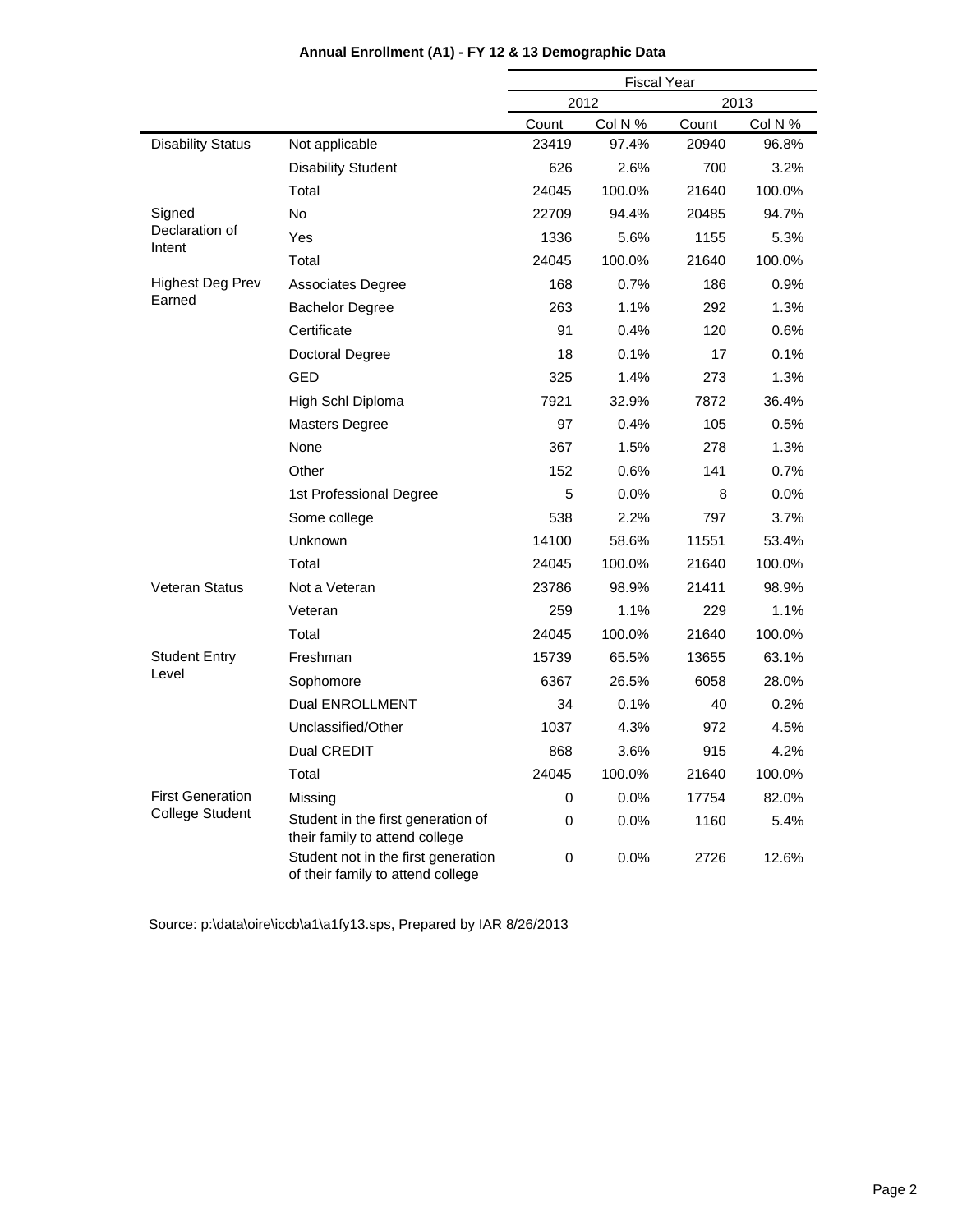|           |                 |                | <b>Fiscal Year</b> |                         |         |  |  |
|-----------|-----------------|----------------|--------------------|-------------------------|---------|--|--|
|           |                 |                | 2012               |                         | 2013    |  |  |
|           |                 | Count          | Col N %            | Count                   | Col N % |  |  |
| Residency | In-district     | 11465          | 47.7%              | 10925                   | 50.5%   |  |  |
|           | Out-of-district | 11084          | 46.1%              | 9304                    | 43.0%   |  |  |
|           | Out-of-state    | 525            | 2.2%               | 420                     | 1.9%    |  |  |
|           | Foreign Country | 971            | 4.0%               | 991                     | 4.6%    |  |  |
|           | Total           | 24045          | 100.0%             | 21640                   | 100.0%  |  |  |
| County    | Adams           | 51             | 0.2%               | 47                      | 0.2%    |  |  |
|           | Alexander       | 9              | 0.0%               | 13                      | 0.1%    |  |  |
|           | Bond            | 35             | 0.1%               | 28                      | 0.1%    |  |  |
|           | Boone           | 50             | 0.2%               | 28                      | 0.1%    |  |  |
|           | <b>Brown</b>    | $\mathbf{3}$   | 0.0%               | $\overline{\mathbf{4}}$ | 0.0%    |  |  |
|           | <b>Bureau</b>   | 37             | 0.2%               | 32                      | 0.1%    |  |  |
|           | Calhoun         | 8              | 0.0%               | 3                       | 0.0%    |  |  |
|           | Carroll         | 9              | 0.0%               | 12                      | 0.1%    |  |  |
|           | Cass            | 16             | 0.1%               | 32                      | 0.1%    |  |  |
|           | Champaign       | 8906           | 37.0%              | 8381                    | 38.7%   |  |  |
|           | Christian       | 41             | 0.2%               | 55                      | 0.3%    |  |  |
|           | Clark           | 41             | 0.2%               | 54                      | 0.2%    |  |  |
|           | Clay            | 24             | 0.1%               | 8                       | 0.0%    |  |  |
|           | Clinton         | 52             | 0.2%               | 12                      | 0.1%    |  |  |
|           | Coles           | 158            | 0.7%               | 123                     | 0.6%    |  |  |
|           | Cook            | 3061           | 12.7%              | 2993                    | 13.8%   |  |  |
|           | Crawford        | 16             | 0.1%               | 21                      | 0.1%    |  |  |
|           | Cumberland      | 37             | 0.2%               | 27                      | 0.1%    |  |  |
|           | De Kalb         | 211            | 0.9%               | 91                      | 0.4%    |  |  |
|           | De Witt         | 191            | 0.8%               | 188                     | 0.9%    |  |  |
|           | Douglas         | 543            | 2.3%               | 572                     | 2.6%    |  |  |
|           | Du Page         | 492            | 2.0%               | 366                     | 1.7%    |  |  |
|           | Edgar           | 57             | 0.2%               | 64                      | 0.3%    |  |  |
|           | Edwards         | $\overline{7}$ | 0.0%               | $\overline{7}$          | 0.0%    |  |  |
|           | Effingham       | 97             | 0.4%               | 78                      | 0.4%    |  |  |
|           | Fayette         | 27             | 0.1%               | 12                      | 0.1%    |  |  |
|           | Ford            | 468            | 1.9%               | 416                     | 1.9%    |  |  |
|           | Franklin        | 89             | 0.4%               | 50                      | 0.2%    |  |  |
|           | Fulton          | 65             | 0.3%               | 60                      | 0.3%    |  |  |
|           | Gallatin        | 3              | 0.0%               | 4                       | 0.0%    |  |  |
|           | Greene          | 23             | 0.1%               | 15                      | 0.1%    |  |  |
|           | Grundy          | 58             | 0.2%               | 60                      | 0.3%    |  |  |
|           | Hamilton        | 12             | 0.0%               | $\overline{c}$          | 0.0%    |  |  |
|           | Hancock         | 14             | 0.1%               | 5                       | 0.0%    |  |  |
|           | Hardin          | 17             | 0.1%               | 27                      | 0.1%    |  |  |
|           | Henderson       | $\mathbf{1}$   | 0.0%               | $\overline{\mathbf{4}}$ | 0.0%    |  |  |
|           | Henry           | 95             | 0.4%               | 83                      | 0.4%    |  |  |
|           | Iroquois        | 294            | 1.2%               | 282                     | 1.3%    |  |  |
|           | Jackson         | 90             | 0.4%               | 49                      | 0.2%    |  |  |
|           |                 |                |                    |                         |         |  |  |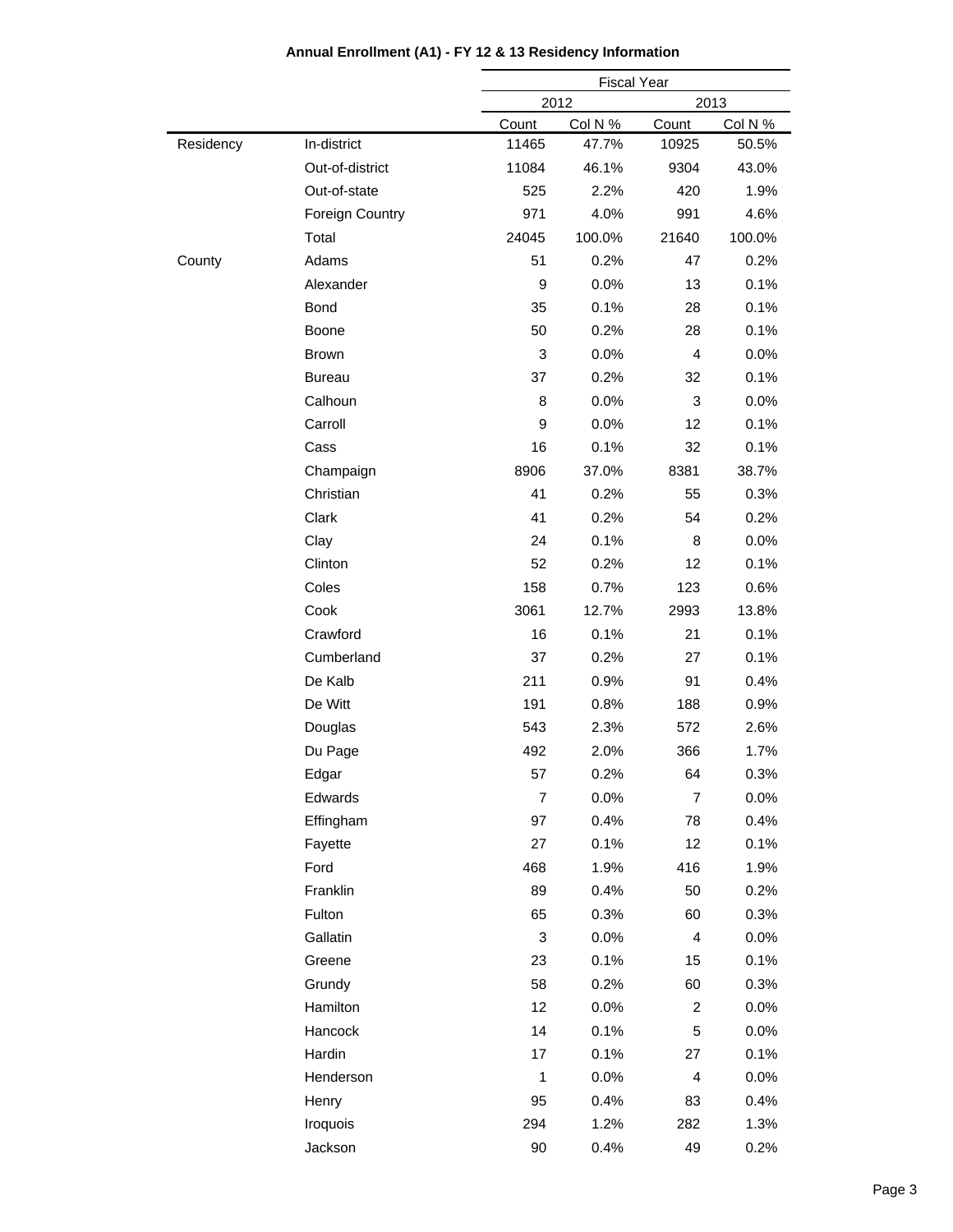|             |                         | <b>Fiscal Year</b> |                  |         |  |
|-------------|-------------------------|--------------------|------------------|---------|--|
|             |                         | 2012               | 2013             |         |  |
|             | Count                   | Col N %            | Count            | Col N % |  |
| Jasper      | 12                      | 0.0%               | 15               | 0.1%    |  |
| Jefferson   | 32                      | 0.1%               | 19               | 0.1%    |  |
| Jersey      | 21                      | 0.1%               | 25               | 0.1%    |  |
| Jo Daviess  | 61                      | 0.3%               | 33               | 0.2%    |  |
| Johnson     | 9                       | 0.0%               | $\overline{7}$   | 0.0%    |  |
| Kane        | 344                     | 1.4%               | 165              | 0.8%    |  |
| Kankakee    | 170                     | 0.7%               | 157              | 0.7%    |  |
| Kendall     | 104                     | 0.4%               | 58               | 0.3%    |  |
| Knox        | 95                      | 0.4%               | 47               | 0.2%    |  |
| Lake        | 393                     | 1.6%               | 337              | 1.6%    |  |
| La Salle    | 161                     | 0.7%               | 157              | 0.7%    |  |
| Lawrence    | $\overline{7}$          | 0.0%               | $6\phantom{1}6$  | 0.0%    |  |
| Lee         | 79                      | 0.3%               | 41               | 0.2%    |  |
| Livingston  | 180                     | 0.7%               | 227              | 1.0%    |  |
| Logan       | 72                      | 0.3%               | 47               | 0.2%    |  |
| McDonough   | 70                      | 0.3%               | 33               | 0.2%    |  |
| McHenry     | 396                     | 1.6%               | 168              | 0.8%    |  |
| McLean      | 567                     | 2.4%               | 443              | 2.0%    |  |
| Macon       | 215                     | 0.9%               | 235              | 1.1%    |  |
| Macoupin    | 91                      | 0.4%               | 28               | 0.1%    |  |
| Madison     | 244                     | 1.0%               | 241              | 1.1%    |  |
| Marion      | 97                      | 0.4%               | 34               | 0.2%    |  |
| Marshall    | 25                      | 0.1%               | 20               | 0.1%    |  |
| Mason       | 21                      | 0.1%               | 39               | 0.2%    |  |
| Massac      | 8                       | 0.0%               | 22               | 0.1%    |  |
| Menard      | 59                      | 0.2%               | 26               | 0.1%    |  |
| Mercer      | 48                      | 0.2%               | 14               | 0.1%    |  |
| Monroe      | 13                      | 0.1%               | 27               | 0.1%    |  |
| Montgomery  | 38                      | 0.2%               | 30               | 0.1%    |  |
| Morgan      | 26                      | 0.1%               | 58               | 0.3%    |  |
| Moultrie    | 36                      | 0.1%               | 30               | 0.1%    |  |
| Ogle        | 146                     | 0.6%               | 94               | 0.4%    |  |
| Peoria      | 206                     | 0.9%               | 223              | 1.0%    |  |
| Perry       | 23                      | 0.1%               | $\boldsymbol{9}$ | 0.0%    |  |
| Piatt       | 641                     | 2.7%               | 714              | 3.3%    |  |
| Pike        | 8                       | 0.0%               | 41               | 0.2%    |  |
| Pope        | $\overline{\mathbf{c}}$ | 0.0%               | $\overline{c}$   | $0.0\%$ |  |
| Pulaski     | $\overline{c}$          | $0.0\%$            | $\overline{c}$   | 0.0%    |  |
| Putnam      | 6                       | 0.0%               | 3                | $0.0\%$ |  |
| Randolph    | 47                      | 0.2%               | 20               | 0.1%    |  |
| Richland    | 26                      | 0.1%               | 16               | 0.1%    |  |
| Rock Island | 157                     | 0.7%               | 82               | 0.4%    |  |
| St. Clair   | 218                     | 0.9%               | 217              | 1.0%    |  |
| Saline      | $20\,$                  | 0.1%               | 15               | 0.1%    |  |
|             |                         |                    |                  |         |  |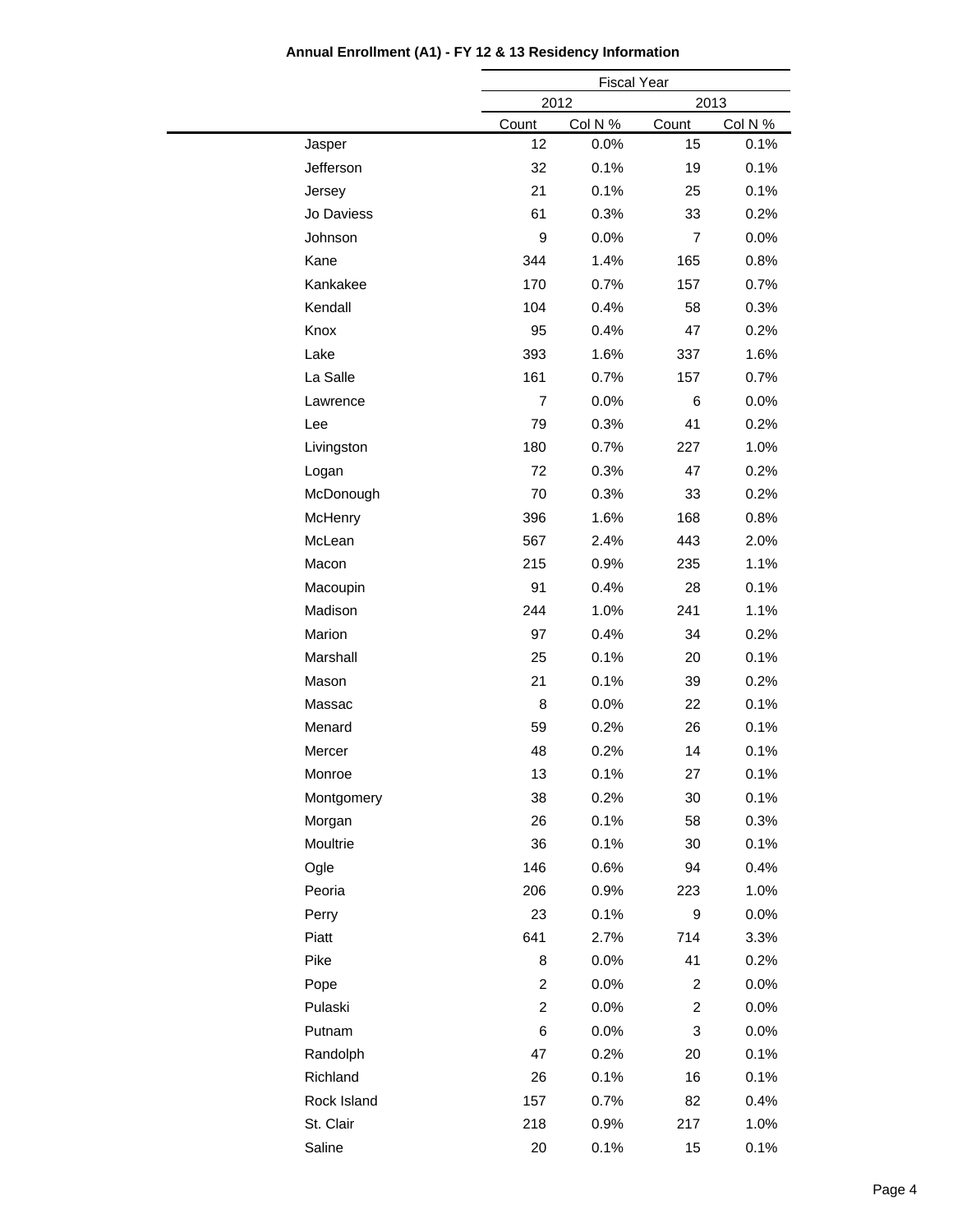|              |                         |              | <b>Fiscal Year</b> |                |         |  |  |
|--------------|-------------------------|--------------|--------------------|----------------|---------|--|--|
|              |                         |              | 2012               |                | 2013    |  |  |
|              |                         | Count        | Col N %            | Count          | Col N % |  |  |
|              | Sangamon                | 250          | 1.0%               | 218            | 1.0%    |  |  |
|              | Schuyler                | 8            | 0.0%               | 6              | 0.0%    |  |  |
|              | Scott                   | 3            | 0.0%               | $\overline{2}$ | 0.0%    |  |  |
|              | Shelby                  | 48           | 0.2%               | 25             | 0.1%    |  |  |
|              | <b>Stark</b>            | 6            | 0.0%               | 6              | 0.0%    |  |  |
|              | Stephenson              | 37           | 0.2%               | 24             | 0.1%    |  |  |
|              | Tazewell                | 112          | 0.5%               | 163            | 0.8%    |  |  |
|              | Union                   | 26           | 0.1%               | 8              | 0.0%    |  |  |
|              | Vermilion               | 358          | 1.5%               | 344            | 1.6%    |  |  |
|              | Wabash                  | 17           | 0.1%               | 19             | 0.1%    |  |  |
|              | Warren                  | 27           | 0.1%               | 39             | 0.2%    |  |  |
|              | Washington              | 54           | 0.2%               | 9              | 0.0%    |  |  |
|              | Wayne                   | 19           | 0.1%               | $\overline{4}$ | 0.0%    |  |  |
|              | White                   | $\mathbf{1}$ | 0.0%               | $\overline{7}$ | 0.0%    |  |  |
|              | Whiteside               | 42           | 0.2%               | 49             | 0.2%    |  |  |
|              | Will                    | 504          | 2.1%               | 434            | 2.0%    |  |  |
|              | Williamson              | 71           | 0.3%               | 74             | 0.3%    |  |  |
|              | Winnebago               | 285          | 1.2%               | 202            | 0.9%    |  |  |
|              | Woodford                | 77           | 0.3%               | 61             | 0.3%    |  |  |
|              | Correct/OOState/Foreign | 1496         | 6.2%               | 1411           | 6.5%    |  |  |
|              | Total                   | 24045        | 100.0%             | 21640          | 100.0%  |  |  |
| <b>State</b> | Not Reported            | 61           | 0.3%               | 42             | 0.2%    |  |  |
|              | Alabama                 | 1            | 0.0%               | 1              | 0.0%    |  |  |
|              | Alaska                  | $\mathbf{1}$ | 0.0%               | $\pmb{0}$      | 0.0%    |  |  |
|              | Arizona                 | 17           | 0.1%               | $\overline{4}$ | 0.0%    |  |  |
|              | Arkansas                | $\mathbf{1}$ | 0.0%               | 1              | 0.0%    |  |  |
|              | California              | 44           | 0.2%               | 36             | 0.2%    |  |  |
|              | Colorado                | 8            | 0.0%               | $\,$ 5 $\,$    | 0.0%    |  |  |
|              | Connecticut             | 2            | 0.0%               | $\overline{c}$ | 0.0%    |  |  |
|              | Delaware                | 1            | 0.0%               | $\mathbf 0$    | 0.0%    |  |  |
|              | District of Columbia    | 0            | 0.0%               | 1              | 0.0%    |  |  |
|              | Florida                 | 14           | 0.1%               | $\overline{7}$ | 0.0%    |  |  |
|              | Georgia                 | 12           | 0.0%               | 15             | 0.1%    |  |  |
|              | Hawaii                  | 0            | 0.0%               | 1              | 0.0%    |  |  |
|              | Idaho                   | 1            | 0.0%               | 1              | 0.0%    |  |  |
|              | Illinois                | 22446        | 93.3%              | 20123          | 93.0%   |  |  |
|              | Indiana                 | 74           | 0.3%               | 84             | 0.4%    |  |  |
|              | lowa                    | 64           | 0.3%               | 40             | 0.2%    |  |  |
|              | Kansas                  | 3            | 0.0%               | 6              | 0.0%    |  |  |
|              | Kentucky                | 6            | 0.0%               | 9              | 0.0%    |  |  |
|              | Louisiana               | 0            | 0.0%               | 1              | 0.0%    |  |  |
|              | Maine                   | 1            | 0.0%               | 1              | 0.0%    |  |  |
|              | Maryland                | 11           | 0.0%               | 9              | 0.0%    |  |  |
|              |                         |              |                    |                |         |  |  |
|              | Massachusetts           | 17           | 0.1%               | $10$           | 0.0%    |  |  |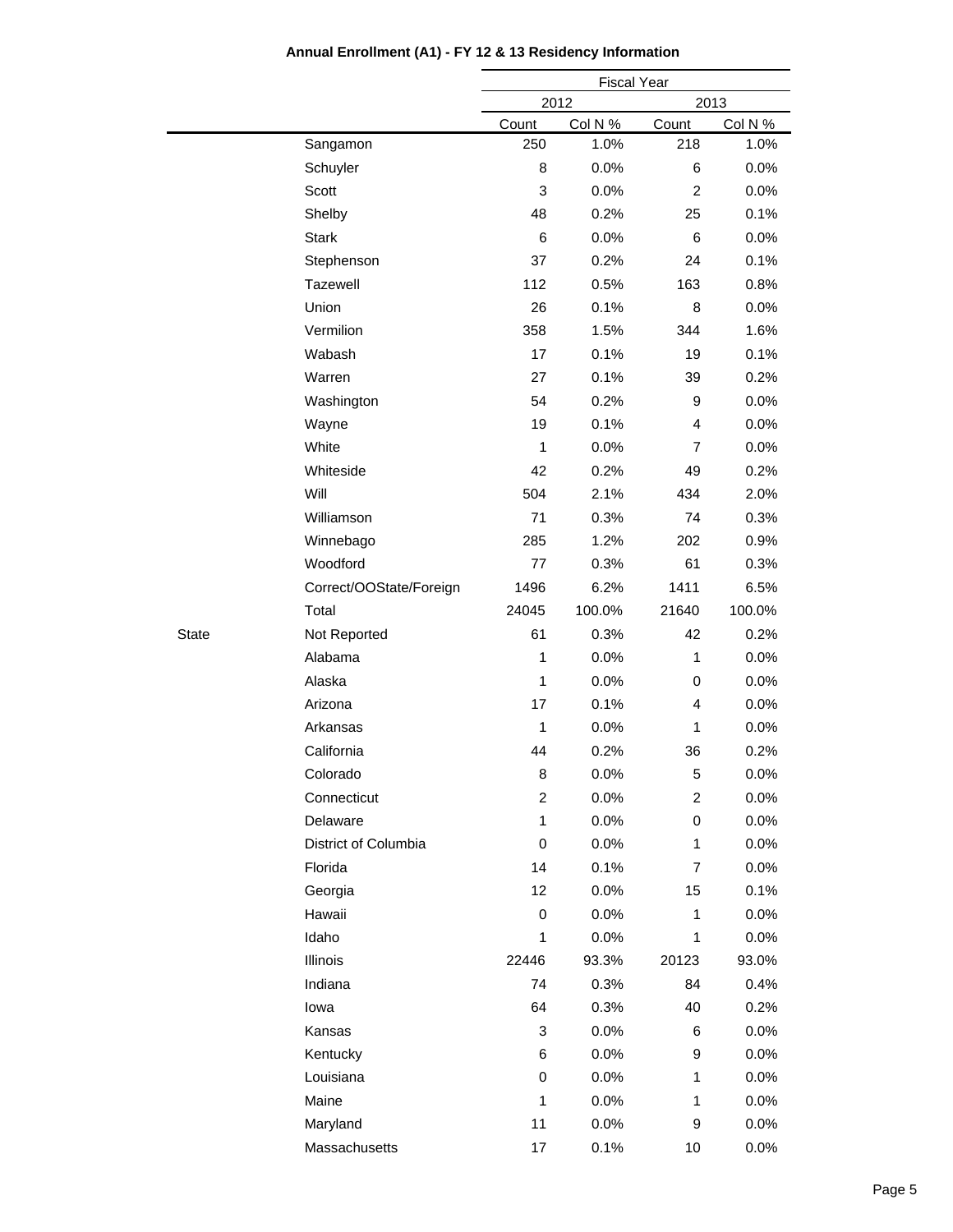|                   |                             | <b>Fiscal Year</b> |         |                |         |
|-------------------|-----------------------------|--------------------|---------|----------------|---------|
|                   |                             |                    | 2012    |                | 2013    |
|                   |                             | Count              | Col N % | Count          | Col N % |
|                   | Michigan                    | 35                 | 0.1%    | 41             | 0.2%    |
|                   | Minnesota                   | $\overline{7}$     | 0.0%    | $\overline{2}$ | $0.0\%$ |
|                   | Missouri                    | 45                 | 0.2%    | 34             | 0.2%    |
|                   | Nebraska                    | $\overline{c}$     | 0.0%    | 1              | 0.0%    |
|                   | Nevada                      | 3                  | 0.0%    | 2              | 0.0%    |
|                   | New Hampshire               | 1                  | 0.0%    | 3              | 0.0%    |
|                   | New Jersey                  | 21                 | 0.1%    | 24             | 0.1%    |
|                   | New Mexico                  | 0                  | 0.0%    | $\overline{2}$ | 0.0%    |
|                   | New York                    | 20                 | 0.1%    | 15             | 0.1%    |
|                   | North Carolina              | 11                 | 0.0%    | $\overline{2}$ | $0.0\%$ |
|                   | Ohio                        | 21                 | 0.1%    | 20             | 0.1%    |
|                   | Oklahoma                    | 4                  | 0.0%    | 2              | 0.0%    |
|                   | Oregon                      | $\overline{2}$     | 0.0%    | 0              | 0.0%    |
|                   | Pennsylvania                | 11                 | 0.0%    | 12             | 0.1%    |
|                   | Rode Island                 | $\mathbf{1}$       | 0.0%    | 0              | 0.0%    |
|                   | S Carolina                  | 2                  | 0.0%    | 2              | 0.0%    |
|                   | S Dakota                    | 1                  | 0.0%    | 0              | 0.0%    |
|                   | Tennessee                   | $\boldsymbol{9}$   | 0.0%    | 5              | 0.0%    |
|                   | Texas                       | 16                 | 0.1%    | 21             | 0.1%    |
|                   | Utah                        | $\overline{c}$     | 0.0%    | 5              | 0.0%    |
|                   | Virginia                    | $\overline{7}$     | 0.0%    | 18             | 0.1%    |
|                   | Washington                  | 6                  | 0.0%    | 5              | $0.0\%$ |
|                   | W Virginia                  | $\mathbf{1}$       | 0.0%    | 1              | 0.0%    |
|                   | Wisconsin                   | 58                 | 0.2%    | 31             | 0.1%    |
|                   | Wyoming                     | $\overline{2}$     | 0.0%    | 1              | 0.0%    |
|                   | Puerto Rico                 | 1                  | 0.0%    | 1              | 0.0%    |
|                   | Foreign                     | 971                | 4.0%    | 991            | 4.6%    |
|                   | Total                       | 24045              | 100.0%  | 21640          | 100.0%  |
| Country of Origin | n/a                         | 23078              | 96.0%   | 20652          | 95.4%   |
|                   | <b>United Arab Emirates</b> | 1                  | 0.0%    | 0              | $0.0\%$ |
|                   | Argentina                   | 1                  | 0.0%    | 0              | 0.0%    |
|                   | Australia                   | 1                  | 0.0%    | 1              | 0.0%    |
|                   | Azerbaijan                  | 0                  | 0.0%    | 1              | 0.0%    |
|                   | Bangladesh                  | $\overline{c}$     | 0.0%    | 3              | 0.0%    |
|                   | Belgium                     | 1                  | 0.0%    | 0              | 0.0%    |
|                   | <b>Bolivia</b>              | $\overline{c}$     | 0.0%    | 2              | 0.0%    |
|                   | <b>Brazil</b>               | 20                 | 0.1%    | 19             | 0.1%    |
|                   | Canada                      | 5                  | 0.0%    | 13             | 0.1%    |
|                   | Congo                       | 1                  | 0.0%    | 4              | 0.0%    |
|                   | Switzerland                 | 1                  | 0.0%    | 2              | 0.0%    |
|                   | Cote D'Ivoire (Ivory Coast) | $\overline{c}$     | 0.0%    | 1              | 0.0%    |
|                   | Cameroon                    | $\overline{c}$     | 0.0%    | 1              | 0.0%    |
|                   | China                       | 348                | 1.4%    | 409            | 1.9%    |
|                   | Colombia                    | 3                  | 0.0%    | 1              | 0.0%    |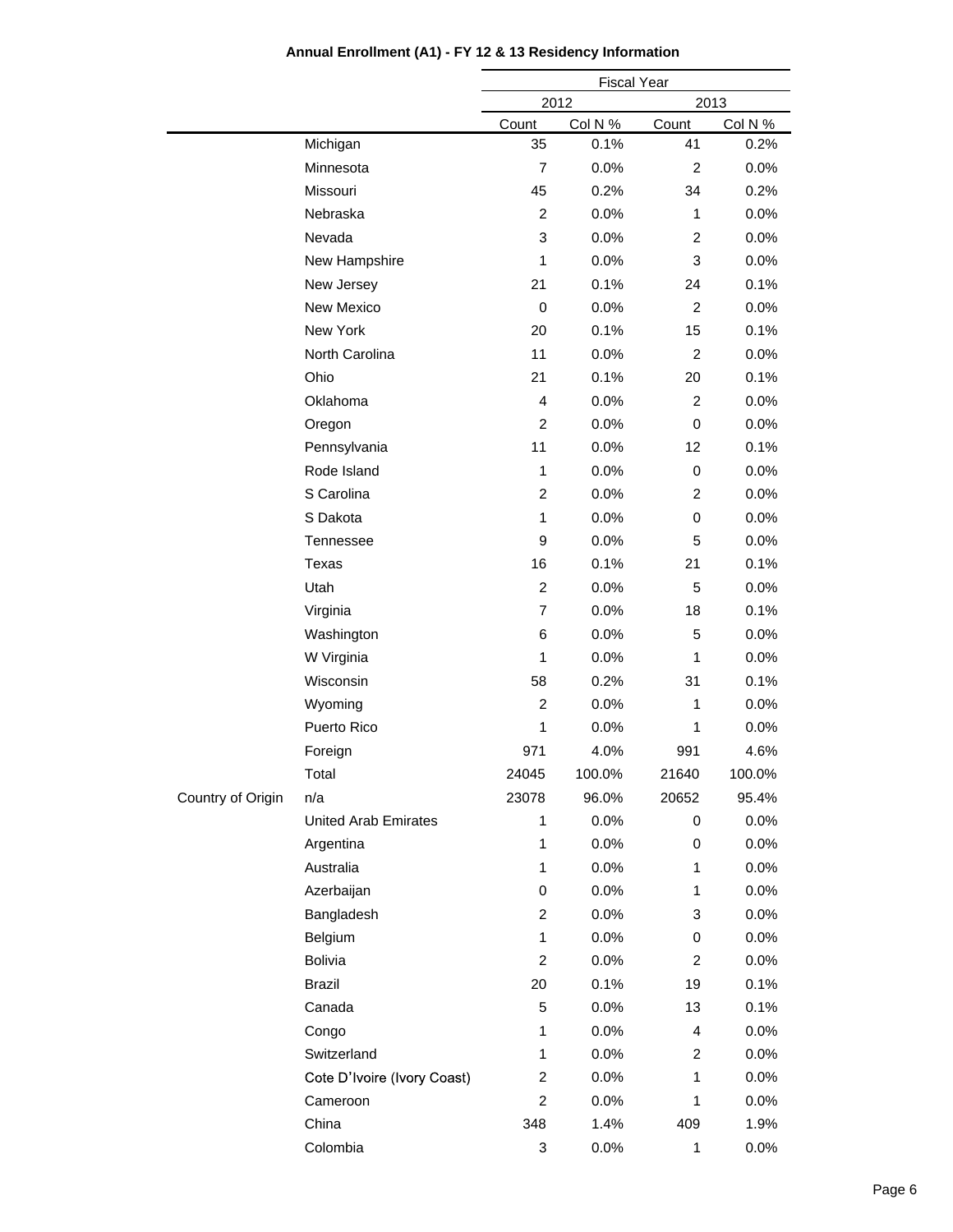|                                           |                         | <b>Fiscal Year</b> |                |         |  |  |
|-------------------------------------------|-------------------------|--------------------|----------------|---------|--|--|
|                                           |                         | 2012               |                | 2013    |  |  |
|                                           | Count                   | Col N %            | Count          | Col N % |  |  |
| Costa Rica                                | 3                       | 0.0%               | 0              | 0.0%    |  |  |
| Serbia and Montenegro                     | 1                       | 0.0%               | 0              | 0.0%    |  |  |
| Germany                                   | $\mathbf{1}$            | 0.0%               | 1              | 0.0%    |  |  |
| Egypt                                     | 12                      | 0.0%               | $\overline{2}$ | 0.0%    |  |  |
| Indonesia, Federated<br>States of         | 29                      | 0.1%               | 25             | 0.1%    |  |  |
| France                                    | 1                       | 0.0%               | 0              | 0.0%    |  |  |
| United Kingdom (Great<br>Britain)         | $\overline{c}$          | 0.0%               | $\overline{4}$ | 0.0%    |  |  |
| Hong Kong                                 | 11                      | 0.0%               | 3              | 0.0%    |  |  |
| Haiti                                     | 1                       | 0.0%               | 1              | 0.0%    |  |  |
| Hungary                                   | $\mathbf{1}$            | 0.0%               | 0              | 0.0%    |  |  |
| <b>Israel</b>                             | 1                       | 0.0%               | 3              | 0.0%    |  |  |
| India                                     | 70                      | 0.3%               | 51             | 0.2%    |  |  |
| Iran, Islamic Republic of                 | 3                       | 0.0%               | 3              | 0.0%    |  |  |
| Jordan                                    | 0                       | 0.0%               | $\overline{c}$ | 0.0%    |  |  |
| Japan                                     | 10                      | 0.0%               | 9              | 0.0%    |  |  |
| Kenya                                     | $\overline{2}$          | 0.0%               | 1              | 0.0%    |  |  |
| Korea, Democratic<br>Peoples Republic of  | 338                     | 1.4%               | 339            | 1.6%    |  |  |
| Kazakhastan                               | 0                       | 0.0%               | $\overline{c}$ | 0.0%    |  |  |
| Sri Lanka                                 | 0                       | 0.0%               | 1              | 0.0%    |  |  |
| Morocco                                   | 1                       | 0.0%               | 0              | 0.0%    |  |  |
| Macedonia, Former<br>Yugoslav Republic of | $\mathbf{1}$            | 0.0%               | 1              | 0.0%    |  |  |
| Mongolia                                  | $\mathbf{1}$            | 0.0%               | 1              | 0.0%    |  |  |
| Mexico                                    | 5                       | 0.0%               | 4              | 0.0%    |  |  |
| Malaysia                                  | $\overline{\mathbf{c}}$ | 0.0%               | 5              | 0.0%    |  |  |
| Nigeria                                   | $\mathbf{1}$            | 0.0%               | 1              | 0.0%    |  |  |
| Netherlands                               | 1                       | 0.0%               | 1              | 0.0%    |  |  |
| Myanmar (Burma)                           | 0                       | 0.0%               | 3              | 0.0%    |  |  |
| Nepal                                     | $\overline{c}$          | 0.0%               | 0              | $0.0\%$ |  |  |
| New Zealand                               | 0                       | 0.0%               | 1              | 0.0%    |  |  |
| Panama                                    | $\,0\,$                 | 0.0%               | 1              | 0.0%    |  |  |
| Peru                                      | 1                       | 0.0%               | 0              | 0.0%    |  |  |
| Philippines                               | $\mathbf{1}$            | 0.0%               | 1              | 0.0%    |  |  |
| Pakistan                                  | 7                       | 0.0%               | 8              | 0.0%    |  |  |
| Poland                                    | $\mathbf{1}$            | 0.0%               | 1              | 0.0%    |  |  |
| <b>Russian Federation</b>                 | $\overline{\mathbf{c}}$ | 0.0%               | 0              | 0.0%    |  |  |
| Saudi Arabia                              | $\overline{c}$          | 0.0%               | 4              | 0.0%    |  |  |
| Sweden                                    | 0                       | 0.0%               | 1              | 0.0%    |  |  |
| Singapore                                 | 4                       | 0.0%               | $\overline{c}$ | 0.0%    |  |  |
| Thailand                                  | 7                       | 0.0%               | 8              | 0.0%    |  |  |
| Turkey                                    | 8                       | 0.0%               | 5              | 0.0%    |  |  |
| Taiwan, Province of China                 | 34                      | 0.1%               | 20             | 0.1%    |  |  |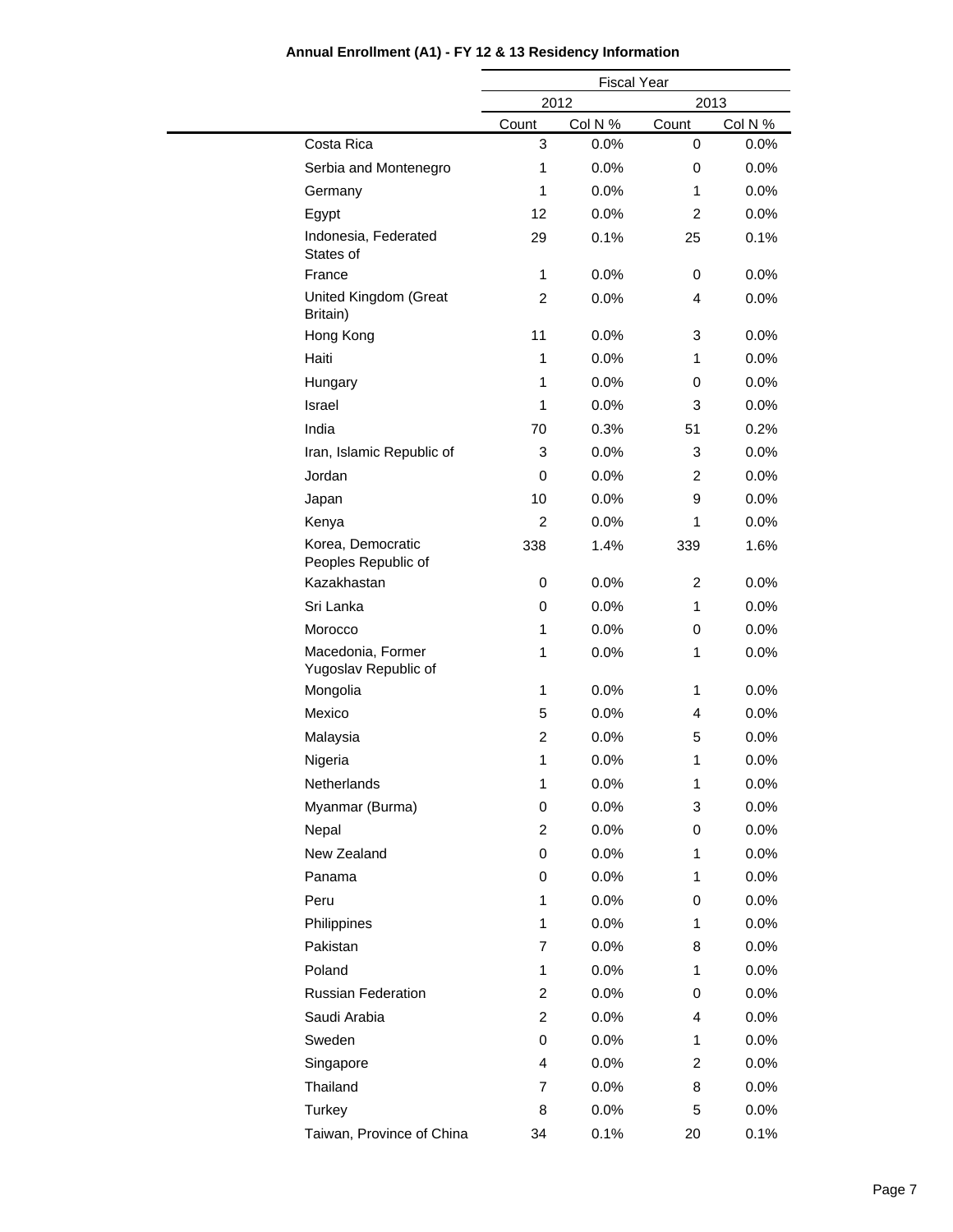| Annual Enrollment (A1) - FY 12 & 13 Residency Information |  |  |  |
|-----------------------------------------------------------|--|--|--|
|-----------------------------------------------------------|--|--|--|

|                                 | <b>Fiscal Year</b> |         |       |         |
|---------------------------------|--------------------|---------|-------|---------|
|                                 |                    | 2012    | 2013  |         |
|                                 | Count              | Col N % | Count | Col N % |
| Tanzania, United Republic<br>οf | 0                  | 0.0%    | 1     | 0.0%    |
| Vietnam                         | 6                  | 0.0%    | 14    | 0.1%    |
| South Africa                    | 3                  | 0.0%    | 1     | 0.0%    |
| Zimbabwe                        | 1                  | 0.0%    | 0     | 0.0%    |
| Total                           | 24045              | 100.0%  | 21640 | 100.0%  |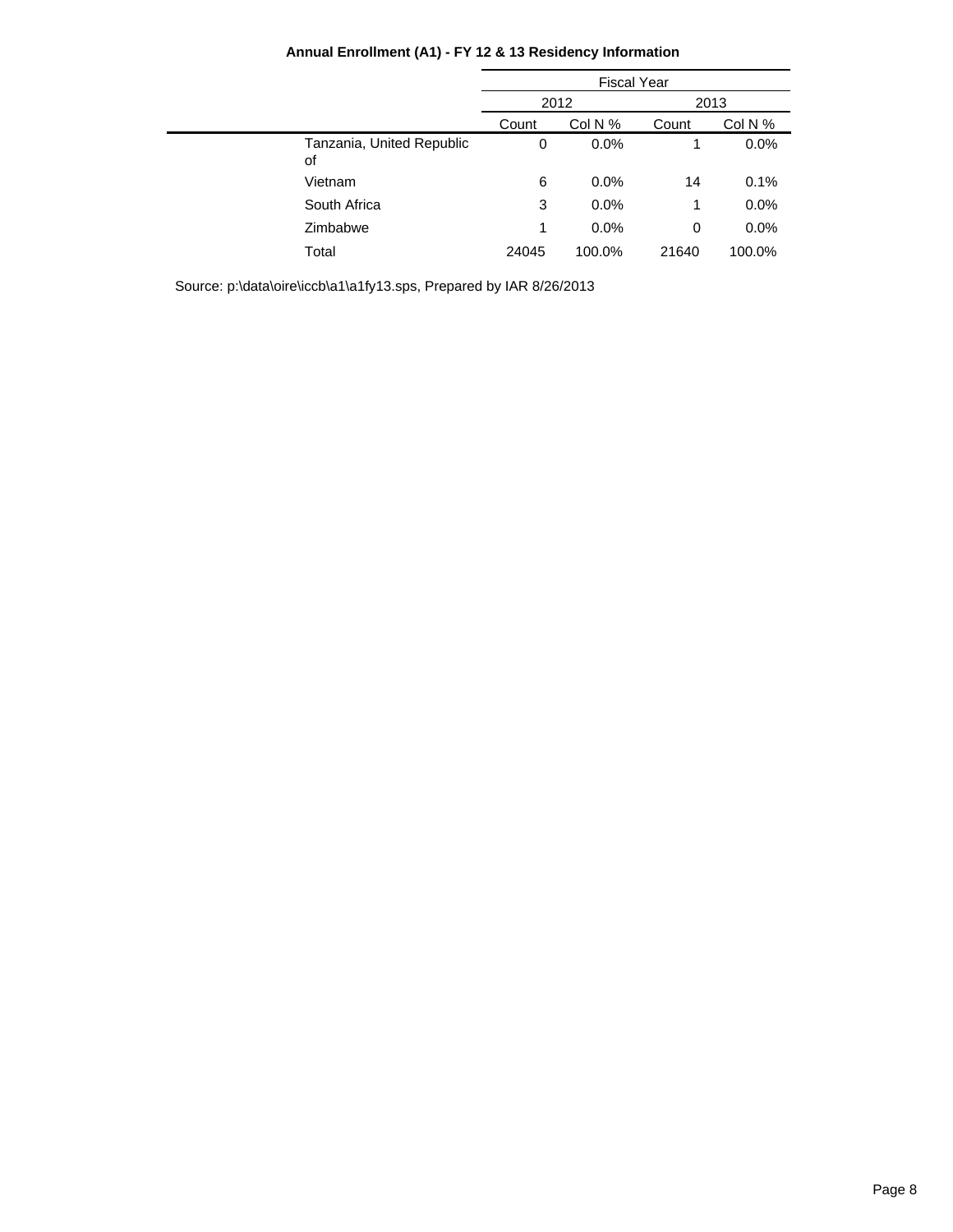|         |                 |                         | <b>Fiscal Year</b> |       |            |  |
|---------|-----------------|-------------------------|--------------------|-------|------------|--|
|         |                 |                         | 2012               |       | 2013       |  |
|         |                 | Count                   | Column N %         | Count | Column N % |  |
| Program | <b>B ABGAAS</b> | 13                      | 0.1%               | 11    | 0.1%       |  |
|         | <b>B ABKAAS</b> | $\mathbf{1}$            | 0.0%               | 1     | 0.0%       |  |
|         | <b>B ABLAAS</b> | 44                      | 0.2%               | 44    | 0.2%       |  |
|         | <b>B ABLCER</b> | 5                       | 0.0%               | 5     | 0.0%       |  |
|         | <b>B ABMAAS</b> | 71                      | 0.3%               | 98    | 0.5%       |  |
|         | <b>B ABRAAS</b> | 17                      | 0.1%               | 15    | 0.1%       |  |
|         | <b>B ABTAAS</b> | 14                      | 0.1%               | 17    | 0.1%       |  |
|         | <b>B ACCAAS</b> | 175                     | 0.7%               | 159   | 0.7%       |  |
|         | <b>B ACCCER</b> | 9                       | 0.0%               | 17    | 0.1%       |  |
|         | <b>B AGBCER</b> | 6                       | 0.0%               | 3     | 0.0%       |  |
|         | <b>B CCPAAS</b> | 4                       | 0.0%               | 7     | 0.0%       |  |
|         | <b>B CSSAAS</b> | 1                       | 0.0%               | 0     | 0.0%       |  |
|         | <b>B EQMAAS</b> | 19                      | 0.1%               | 19    | 0.1%       |  |
|         | <b>B EQMCER</b> | 3                       | 0.0%               | 3     | 0.0%       |  |
|         | <b>B ETRCER</b> | 0                       | 0.0%               | 1     | 0.0%       |  |
|         | <b>B FLDCER</b> | 6                       | 0.0%               | 0     | 0.0%       |  |
|         | <b>B GISAAS</b> | 0                       | 0.0%               | 1     | 0.0%       |  |
|         | <b>B GISCER</b> | 4                       | 0.0%               | 4     | 0.0%       |  |
|         | <b>B HCMAAS</b> | 0                       | 0.0%               | 14    | 0.1%       |  |
|         | <b>B HIFCER</b> | 5                       | 0.0%               | 6     | 0.0%       |  |
|         | <b>B HIHAAS</b> | 33                      | 0.1%               | 27    | 0.1%       |  |
|         | <b>B HIMCER</b> | $\overline{4}$          | 0.0%               | 3     | 0.0%       |  |
|         | <b>B HIRAAS</b> | 60                      | 0.2%               | 40    | 0.2%       |  |
|         | <b>B HRCAAS</b> | 6                       | 0.0%               | 4     | 0.0%       |  |
|         | <b>B INDCER</b> | 6                       | 0.0%               | 9     | 0.0%       |  |
|         | <b>B INTCER</b> | 5                       | 0.0%               | 8     | 0.0%       |  |
|         | <b>B MGTAAS</b> | 303                     | 1.3%               | 260   | 1.2%       |  |
|         | <b>B MKTAAS</b> | 65                      | 0.3%               | 67    | 0.3%       |  |
|         | <b>B RESAAS</b> | 1                       | 0.0%               | 0     | 0.0%       |  |
|         | E ACECER        | 1                       | 0.0%               | 0     | 0.0%       |  |
|         | E ACRAAS        | 66                      | 0.3%               | 79    | 0.4%       |  |
|         | <b>E ACRCER</b> | $\overline{\mathbf{4}}$ | 0.0%               | 4     | $0.0\%$    |  |
|         | E AFTAAS        | 35                      | 0.1%               | 40    | 0.2%       |  |
|         | <b>E AMTCER</b> | 10                      | 0.0%               | 9     | 0.0%       |  |
|         | E AUSCER        | 8                       | 0.0%               | 9     | 0.0%       |  |
|         | E AUTAAS        | 114                     | 0.5%               | 107   | 0.5%       |  |
|         | <b>E BCRCER</b> | 10                      | 0.0%               | 10    | 0.0%       |  |
|         | E BLACER        | 3                       | 0.0%               | 5     | 0.0%       |  |
|         | <b>E BRLCER</b> | 3                       | 0.0%               | 0     | 0.0%       |  |
|         | E CCACER        | 12                      | $0.0\%$            | 15    | 0.1%       |  |
|         | E CCDCER        | 1                       | 0.0%               | 2     | 0.0%       |  |
|         | E CDBAAS        | 43                      | 0.2%               | 29    | 0.1%       |  |
|         | E CDMAAS        | 79                      | 0.3%               | 73    | 0.3%       |  |
|         | E CDSAAS        | 11                      | 0.0%               | 9     | 0.0%       |  |
|         |                 |                         |                    |       |            |  |

**Annual Enrollment (A1) - FY 12 & 13 Degree Program Enrollment**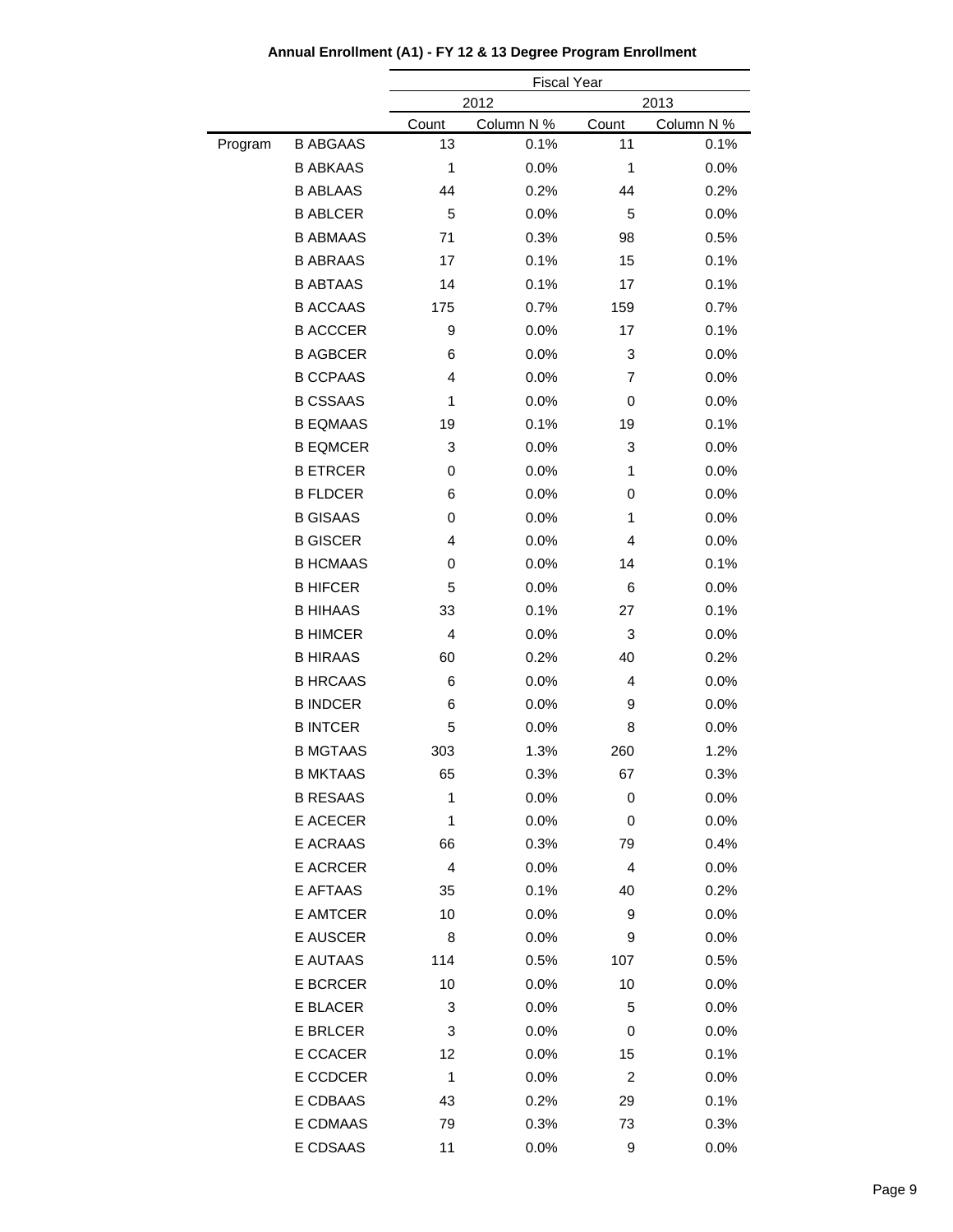|                 | <b>Fiscal Year</b> |            |                |            |  |
|-----------------|--------------------|------------|----------------|------------|--|
|                 |                    | 2012       |                | 2013       |  |
|                 | Count              | Column N % | Count          | Column N % |  |
| E CIVCER        | 8                  | 0.0%       | 3              | 0.0%       |  |
| E CMDCER        | $\mathbf{1}$       | 0.0%       | $\overline{c}$ | 0.0%       |  |
| <b>E CNHAAS</b> | 16                 | 0.1%       | 38             | 0.2%       |  |
| E CTTAAS        | 9                  | 0.0%       | 9              | 0.0%       |  |
| <b>E CWCCER</b> | 0                  | 0.0%       | 3              | 0.0%       |  |
| E ECJAAS        | 22                 | 0.1%       | 1              | 0.0%       |  |
| <b>E ECSAAS</b> | 43                 | 0.2%       | 49             | 0.2%       |  |
| <b>E EITCER</b> | $\mathbf{1}$       | 0.0%       | $\mathbf{1}$   | 0.0%       |  |
| <b>E EIWCER</b> | 35                 | 0.1%       | 44             | 0.2%       |  |
| <b>E ELPCER</b> | 8                  | 0.0%       | 5              | 0.0%       |  |
| <b>E ENOCER</b> | 1                  | 0.0%       | 0              | 0.0%       |  |
| <b>E ENSAES</b> | 271                | 1.1%       | 316            | 1.5%       |  |
| <b>E ERWCER</b> | 0                  | 0.0%       | 2              | 0.0%       |  |
| E GLZCER        | 4                  | 0.0%       | 0              | 0.0%       |  |
| E HACAAS        | 0                  | 0.0%       | 35             | 0.2%       |  |
| E HACCER        | 0                  | 0.0%       | 5              | 0.0%       |  |
| E HVCCER        | 26                 | 0.1%       | 15             | 0.1%       |  |
| <b>E IMACER</b> | 0                  | 0.0%       | 8              | 0.0%       |  |
| <b>E IMBCER</b> | 0                  | 0.0%       | 1              | 0.0%       |  |
| <b>E IMTCER</b> | 23                 | 0.1%       | 10             | 0.0%       |  |
| <b>E IRWCER</b> | 9                  | 0.0%       | 14             | 0.1%       |  |
| <b>E LBRCER</b> | 6                  | 0.0%       | 4              | 0.0%       |  |
| <b>E MFGAAS</b> | 51                 | 0.2%       | 51             | 0.2%       |  |
| <b>E MFTCER</b> | 8                  | 0.0%       | 8              | 0.0%       |  |
| <b>E MPECER</b> | 0                  | 0.0%       | 1              | 0.0%       |  |
| <b>E PDACER</b> | 4                  | 0.0%       | 0              | 0.0%       |  |
| <b>E PETAAS</b> | 75                 | 0.3%       | 66             | 0.3%       |  |
| <b>E PFTCER</b> | 24                 | 0.1%       | 24             | 0.1%       |  |
| E SSTAAS        | 9                  | 0.0%       | 12             | 0.1%       |  |
| <b>E TACCER</b> | 1                  | 0.0%       | 1              | 0.0%       |  |
| E TTTCER        | 38                 | 0.2%       | 37             | 0.2%       |  |
| F AADAFA        | 97                 | 0.4%       | 72             | 0.3%       |  |
| F AAEAFA        | 23                 | 0.1%       | 13             | 0.1%       |  |
| <b>F ENTAAS</b> | 0                  | 0.0%       | 8              | 0.0%       |  |
| <b>F GDICER</b> | 0                  | 0.0%       | 2              | 0.0%       |  |
| F GDPCER        | 0                  | 0.0%       | 1              | 0.0%       |  |
| F GDSAAS        | 89                 | 0.4%       | 85             | 0.4%       |  |
| <b>F GDWAAS</b> | 1                  | 0.0%       | 0              | 0.0%       |  |
| <b>F MCBAAS</b> | 48                 | 0.2%       | 44             | 0.2%       |  |
| <b>F MCCAAS</b> | 21                 | 0.1%       | 22             | 0.1%       |  |
| <b>F MCJAAS</b> | 1                  | 0.0%       | 0              | 0.0%       |  |
| <b>F MCPAAS</b> | 0                  | 0.0%       | 1              | 0.0%       |  |
| <b>F MPHAAS</b> | 0                  | 0.0%       | 39             | 0.2%       |  |
| <b>F MPRCER</b> | 0                  | 0.0%       | 8              | 0.0%       |  |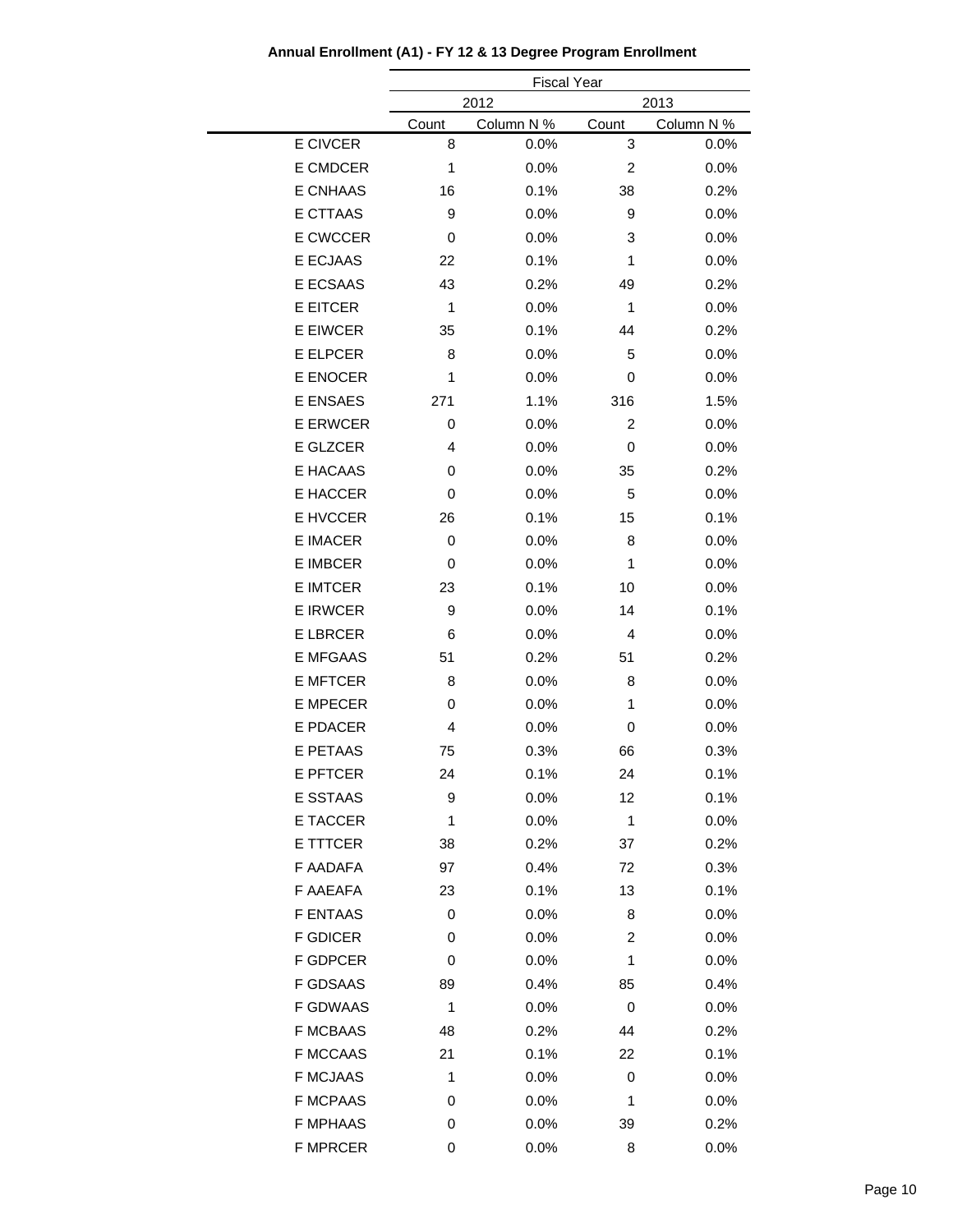|                 |       | <b>Fiscal Year</b> |                |            |  |
|-----------------|-------|--------------------|----------------|------------|--|
|                 |       | 2012<br>2013       |                |            |  |
|                 | Count | Column N %         | Count          | Column N % |  |
| <b>F MSEAFA</b> | 32    | 0.1%               | 30             | 0.1%       |  |
| F MSPAFA        | 46    | 0.2%               | 37             | 0.2%       |  |
| <b>G CMACER</b> | 0     | 0.0%               | 18             | 0.1%       |  |
| <b>G DCMCER</b> | 4     | 0.0%               | $\overline{c}$ | 0.0%       |  |
| <b>G DHGAAS</b> | 47    | 0.2%               | 63             | 0.3%       |  |
| <b>G DTPAAS</b> | 13    | 0.1%               | $\overline{7}$ | 0.0%       |  |
| <b>G DTPCER</b> | 5     | 0.0%               | 4              | 0.0%       |  |
| <b>G EMACER</b> | 6     | 0.0%               | 9              | 0.0%       |  |
| <b>G EMPCER</b> | 2     | 0.0%               | 1              | 0.0%       |  |
| <b>G EMTAAS</b> | 28    | 0.1%               | 32             | 0.1%       |  |
| <b>G EMTCER</b> | 11    | 0.0%               | 7              | 0.0%       |  |
| <b>G MASCER</b> | 42    | 0.2%               | 47             | 0.2%       |  |
| <b>G MSGCER</b> | 13    | 0.1%               | 13             | 0.1%       |  |
| <b>G NASCER</b> | 35    | 0.1%               | 26             | 0.1%       |  |
| <b>G NURAAS</b> | 243   | 1.0%               | 196            | 0.9%       |  |
| <b>G NURCER</b> | 5     | 0.0%               | 17             | 0.1%       |  |
| <b>G OTAAAS</b> | 43    | 0.2%               | 36             | 0.2%       |  |
| <b>G RTTAAS</b> | 22    | 0.1%               | 40             | 0.2%       |  |
| <b>G SURAAS</b> | 44    | 0.2%               | 49             | 0.2%       |  |
| <b>G VTTAAS</b> | 64    | 0.3%               | 51             | 0.2%       |  |
| <b>G XCTCER</b> | 0     | 0.0%               | 1              | 0.0%       |  |
| <b>G XMRCER</b> | 0     | 0.0%               | 6              | 0.0%       |  |
| <b>G XRAAAS</b> | 49    | 0.2%               | 38             | 0.2%       |  |
| H GAAAA         | 1748  | 7.3%               | 1660           | 7.7%       |  |
| H GAACE         | 4161  | 17.3%              | 4047           | 18.7%      |  |
| <b>I OCAAAS</b> | 1     | 0.0%               | 0              | 0.0%       |  |
| <b>I OCDAAS</b> | 1     | 0.0%               | 1              | 0.0%       |  |
| I OCIAAS        | 0     | 0.0%               | 1              | 0.0%       |  |
| <b>I TRACER</b> | 1     | 0.0%               | 1              | $0.0\%$    |  |
| M CNACER        | 0     | 0.0%               | 1              | 0.0%       |  |
| N ASGAS         | 2085  | 8.7%               | 2104           | 9.7%       |  |
| N FTRCER        | 16    | 0.1%               | 15             | 0.1%       |  |
| OCCUP0199       | 39    | 0.2%               | 28             | 0.1%       |  |
| OCCUP0699       | 49    | 0.2%               | 33             | 0.2%       |  |
| OCCUP0799       | 847   | 3.5%               | 807            | 3.7%       |  |
| OCCUP1099       | 34    | 0.1%               | 15             | 0.1%       |  |
| OCCUP1599       | 18    | 0.1%               | 40             | 0.2%       |  |
| OCCUP1799       | 1324  | 5.5%               | 1172           | 5.4%       |  |
| OCCUP2101       | 35    | 0.1%               | 19             | 0.1%       |  |
| OCCUP3199       | 1     | 0.0%               | 1              | 0.0%       |  |
| OCCUP4399       | 665   | 2.8%               | 556            | 2.6%       |  |
| OCCUP4499       | 1     | 0.0%               | 1              | $0.0\%$    |  |
| OCCUP4699       | 170   | 0.7%               | 190            | 0.9%       |  |
| OCCUP4799       | 49    | 0.2%               | 41             | 0.2%       |  |
|                 |       |                    |                |            |  |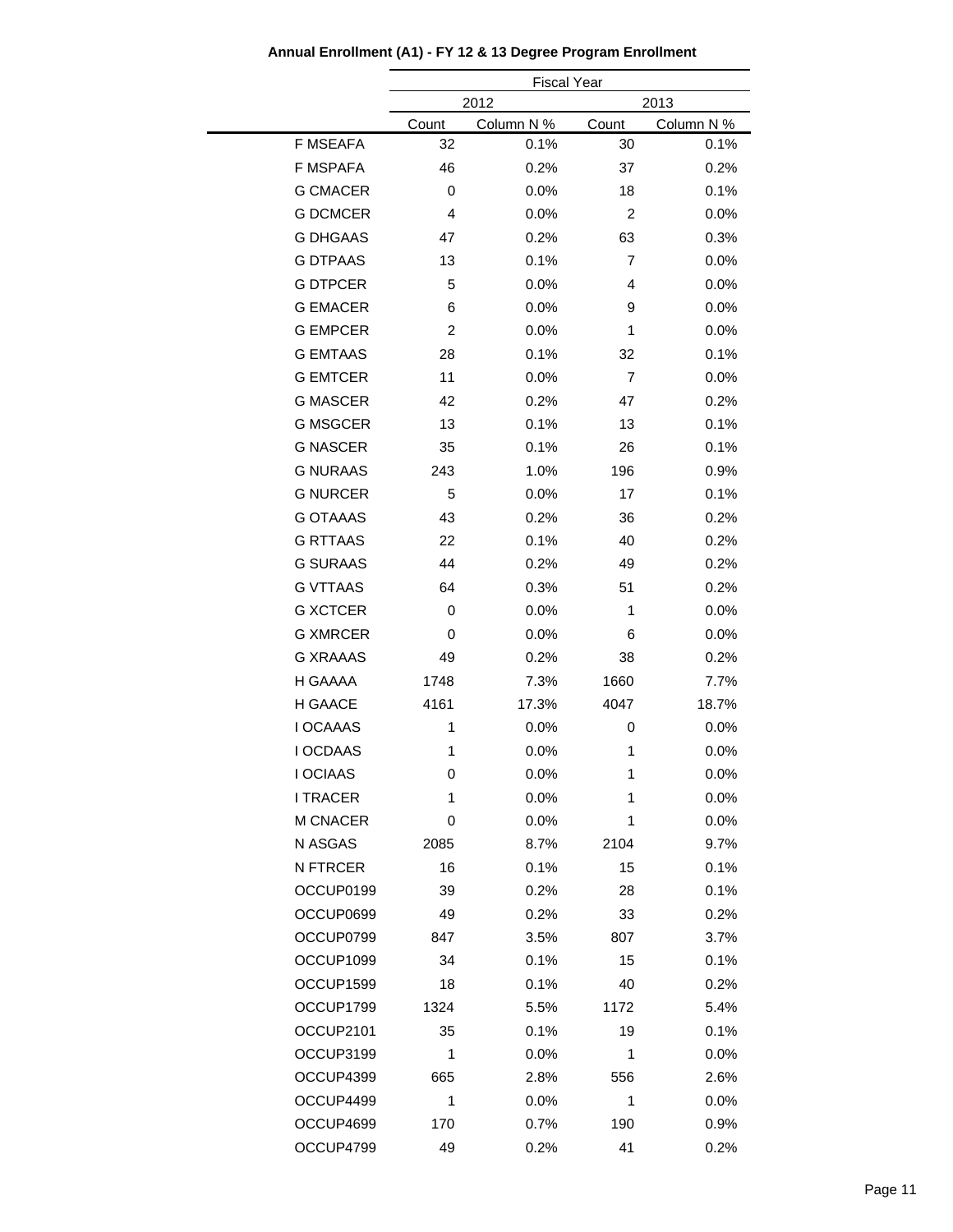|                  | <b>Fiscal Year</b> |            |                |            |
|------------------|--------------------|------------|----------------|------------|
|                  |                    | 2012       |                | 2013       |
|                  | Count              | Column N % | Count          | Column N % |
| OCCUP4899        | 40                 | 0.2%       | 99             | 0.5%       |
| OCCUP4999        | 9                  | 0.0%       | 8              | 0.0%       |
| S CDACER         | 5                  | 0.0%       | 7              | 0.0%       |
| S CDECER         | 0                  | 0.0%       | 1              | 0.0%       |
| <b>S CHDAAS</b>  | 134                | 0.6%       | 122            | 0.6%       |
| S CJSAAS         | 279                | 1.2%       | 281            | 1.3%       |
| <b>S FSTAAS</b>  | 50                 | 0.2%       | 49             | 0.2%       |
| <b>S FSTCER</b>  | 6                  | 0.0%       | 5              | 0.0%       |
| S HSTAAS         | 1                  | 0.0%       | 1              | 0.0%       |
| S PROAAS         | 5                  | 0.0%       | 2              | 0.0%       |
| <b>TASPCER</b>   | 4                  | 0.0%       | 3              | 0.0%       |
| <b>T CGRCER</b>  | $\mathbf{1}$       | 0.0%       | 0              | 0.0%       |
| <b>T CISCER</b>  | 0                  | 0.0%       | 1              | 0.0%       |
| <b>T CMSAAS</b>  | 64                 | 0.3%       | 63             | 0.3%       |
| <b>T CNAAAS</b>  | 93                 | 0.4%       | 107            | 0.5%       |
| <b>T CPLAAS</b>  | 43                 | 0.2%       | 34             | 0.2%       |
| <b>T CSMCER</b>  | 3                  | 0.0%       | 1              | 0.0%       |
| <b>T DGMAAS</b>  | 162                | 0.7%       | 142            | 0.7%       |
| <b>T IPRCER</b>  | 3                  | 0.0%       | $\overline{4}$ | 0.0%       |
| <b>TLINCER</b>   | 3                  | 0.0%       | 3              | 0.0%       |
| <b>T MSACER</b>  | 1                  | 0.0%       | 4              | 0.0%       |
| <b>T MSNCER</b>  | $\overline{c}$     | 0.0%       | 1              | 0.0%       |
| <b>T MSOCER</b>  | 1                  | 0.0%       | 1              | 0.0%       |
| <b>T NETCER</b>  | 3                  | 0.0%       | 4              | 0.0%       |
| <b>T NSSCER</b>  | 1                  | 0.0%       | 1              | 0.0%       |
| <b>T OCAAAS</b>  | 125                | 0.5%       | 116            | 0.5%       |
| <b>TOCPCER</b>   | 5                  | 0.0%       | 5              | 0.0%       |
| <b>T OCTCER</b>  | 8                  | 0.0%       | 3              | 0.0%       |
| <b>TOOSCER</b>   | 7                  | 0.0%       | 3              | $0.0\%$    |
| <b>T VGAAAS</b>  | 1                  | 0.0%       | $\overline{c}$ | 0.0%       |
| <b>TVGWCER</b>   | 2                  | 0.0%       | 1              | 0.0%       |
| <b>T WSMCER</b>  | 8                  | 0.0%       | 7              | 0.0%       |
| <b>T WSPAAS</b>  | 1                  | 0.0%       | 0              | $0.0\%$    |
| <b>VOCSK1600</b> | 44                 | 0.2%       | 39             | 0.2%       |
| <b>VOCSK1607</b> | 5                  | 0.0%       | 19             | 0.1%       |
| <b>VOCSK1614</b> | 3287               | 13.7%      | 4000           | 18.5%      |
| X CDLCER         | 1                  | 0.0%       | 9              | 0.0%       |
| Y AB1CE          | 5                  | 0.0%       | 5              | 0.0%       |
| Y AB2CE          | 20                 | 0.1%       | 12             | 0.1%       |
| Y AB3CE          | 73                 | 0.3%       | 70             | 0.3%       |
| Y AB4CE          | 112                | 0.5%       | 87             | 0.4%       |
| Y AS5CE          | 67                 | 0.3%       | 50             | 0.2%       |
| Y AS6CE          | 39                 | 0.2%       | 25             | 0.1%       |
| Y EL1CE          | 6                  | 0.0%       | 2              | 0.0%       |
|                  |                    |            |                |            |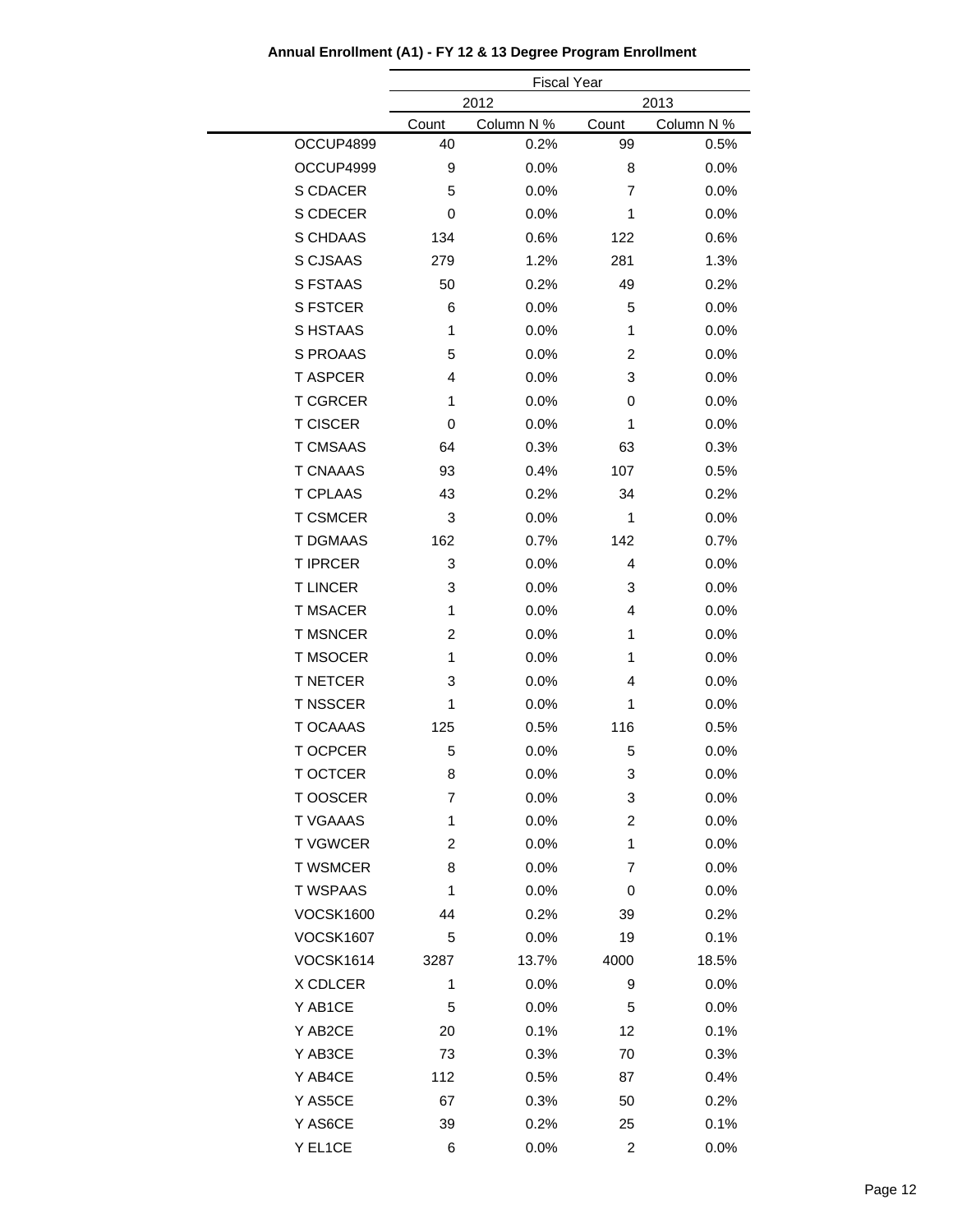|          | <b>Fiscal Year</b> |            |       |            |
|----------|--------------------|------------|-------|------------|
|          | 2012               |            |       | 2013       |
|          | Count              | Column N % | Count | Column N % |
| Y EL2CE  | 15                 | 0.1%       | 15    | 0.1%       |
| Y EL3CE  | 14                 | 0.1%       | 16    | 0.1%       |
| Y EL4CE  | 18                 | 0.1%       | 4     | 0.0%       |
| Y EL5CE  | 23                 | 0.1%       | 14    | 0.1%       |
| Y EL6CE  | 1                  | 0.0%       | 0     | 0.0%       |
| Y GSUAGS | 4993               | 20.8%      | 2435  | 11.3%      |
| Total    | 24045              | 100.0%     | 21640 | 100.0%     |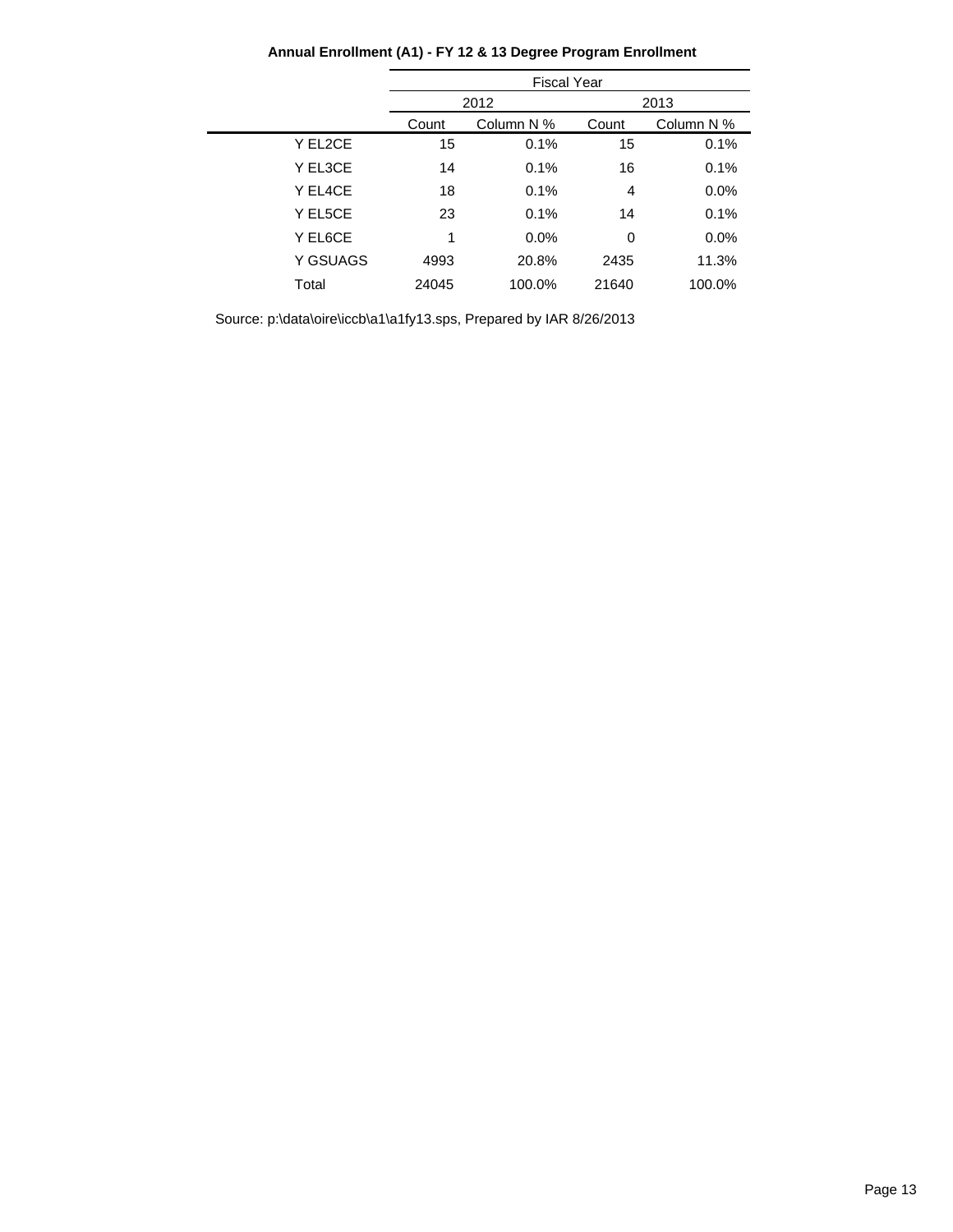|                        |                               | <b>Fiscal Year</b> |         |                         |         |
|------------------------|-------------------------------|--------------------|---------|-------------------------|---------|
|                        |                               | 2012<br>2013       |         |                         |         |
|                        |                               | Count              | Col N % | Count                   | Col N % |
| Type of                | DID NOT complete a program    | 22603              | 94.0%   | 20252                   | 93.6%   |
| Completion             | Graduate completer            | 1312               | 5.5%    | 1278                    | 5.9%    |
|                        | <b>GED</b> completer          | 83                 | 0.3%    | 44                      | 0.2%    |
|                        | Other ABE/ESL Advancement     | 47                 | 0.2%    | 66                      | 0.3%    |
|                        | Total                         | 24045              | 100.0%  | 21640                   | 100.0%  |
| <b>Term Graduated</b>  | Did Not Complete a Curriculum | 22603              | 94.0%   | 20252                   | 93.6%   |
| 1st Curriculum         | Summer Term                   | 187                | 0.8%    | 167                     | 0.8%    |
|                        | Fall Term                     | 265                | 1.1%    | 298                     | 1.4%    |
|                        | Spring Term                   | 990                | 4.1%    | 923                     | 4.3%    |
|                        | Total                         | 24045              | 100.0%  | 21640                   | 100.0%  |
| <b>Term Graduated</b>  | Did Not Complete a Curriculum | 24010              | 99.9%   | 21585                   | 99.7%   |
| 2nd Curriculum         | Summer Term                   | 6                  | $0.0\%$ | 5                       | 0.0%    |
|                        | Fall Term                     | 3                  | 0.0%    | 16                      | 0.1%    |
|                        | Spring Term                   | 26                 | 0.1%    | 34                      | 0.2%    |
|                        | Total                         | 24045              | 100.0%  | 21640                   | 100.0%  |
| <b>Primary Program</b> |                               | 22603              | 94.0%   | 20252                   | 93.6%   |
| Completed              | <b>B ABGAAS</b>               | 1                  | 0.0%    | 1                       | 0.0%    |
|                        | <b>B ABLAAS</b>               | $\overline{7}$     | 0.0%    | 8                       | 0.0%    |
|                        | <b>B ABMAAS</b>               | 6                  | 0.0%    | 9                       | 0.0%    |
|                        | <b>B ABRAAS</b>               | 0                  | 0.0%    | 1                       | 0.0%    |
|                        | <b>B ABTAAS</b>               | $\overline{2}$     | 0.0%    | 2                       | 0.0%    |
|                        | <b>B ACCAAS</b>               | 12                 | 0.0%    | 11                      | 0.1%    |
|                        | <b>B ACCCER</b>               | $\overline{4}$     | 0.0%    | 1                       | 0.0%    |
|                        | <b>B AGBCER</b>               | 1                  | 0.0%    | 0                       | 0.0%    |
|                        | <b>B CCPAAS</b>               | 0                  | 0.0%    | 1                       | 0.0%    |
|                        | <b>B EQMAAS</b>               | 1                  | 0.0%    | 4                       | 0.0%    |
|                        | <b>B EQMCER</b>               | 0                  | 0.0%    | 1                       | 0.0%    |
|                        | <b>B ETRCER</b>               | $\mathbf 0$        | 0.0%    | 4                       | 0.0%    |
|                        | <b>B FSACER</b>               | 0                  | 0.0%    | 1                       | 0.0%    |
|                        | <b>B GISCER</b>               | 1                  | 0.0%    | 1                       | 0.0%    |
|                        | <b>B HIFCER</b>               | 0                  | 0.0%    | 1                       | $0.0\%$ |
|                        | <b>B HIHAAS</b>               | $\overline{c}$     | 0.0%    | $\overline{\mathbf{c}}$ | 0.0%    |
|                        | <b>B HIMCER</b>               | 1                  | 0.0%    | 1                       | 0.0%    |
|                        | <b>B HIRAAS</b>               | 5                  | 0.0%    | 1                       | 0.0%    |
|                        | <b>B HRCAAS</b>               | 1                  | 0.0%    | 0                       | $0.0\%$ |
|                        | <b>B INDCER</b>               | 1                  | 0.0%    | 3                       | 0.0%    |
|                        | <b>B INTCER</b>               | 1                  | 0.0%    | $\overline{c}$          | $0.0\%$ |
|                        | <b>B MGTAAS</b>               | 37                 | 0.2%    | 26                      | 0.1%    |
|                        | <b>B MKTAAS</b>               | 1                  | 0.0%    | 4                       | $0.0\%$ |
|                        | E ACECER                      | 11                 | 0.0%    | 24                      | 0.1%    |
|                        | E ACRAAS                      | $\overline{c}$     | 0.0%    | 4                       | $0.0\%$ |
|                        | E ACRCER                      | 1                  | 0.0%    | 0                       | $0.0\%$ |
|                        | E AFTAAS                      | 3                  | 0.0%    | 6                       | $0.0\%$ |
|                        | E AUSCER                      | 1                  | 0.0%    | 0                       | 0.0%    |
|                        |                               |                    |         |                         |         |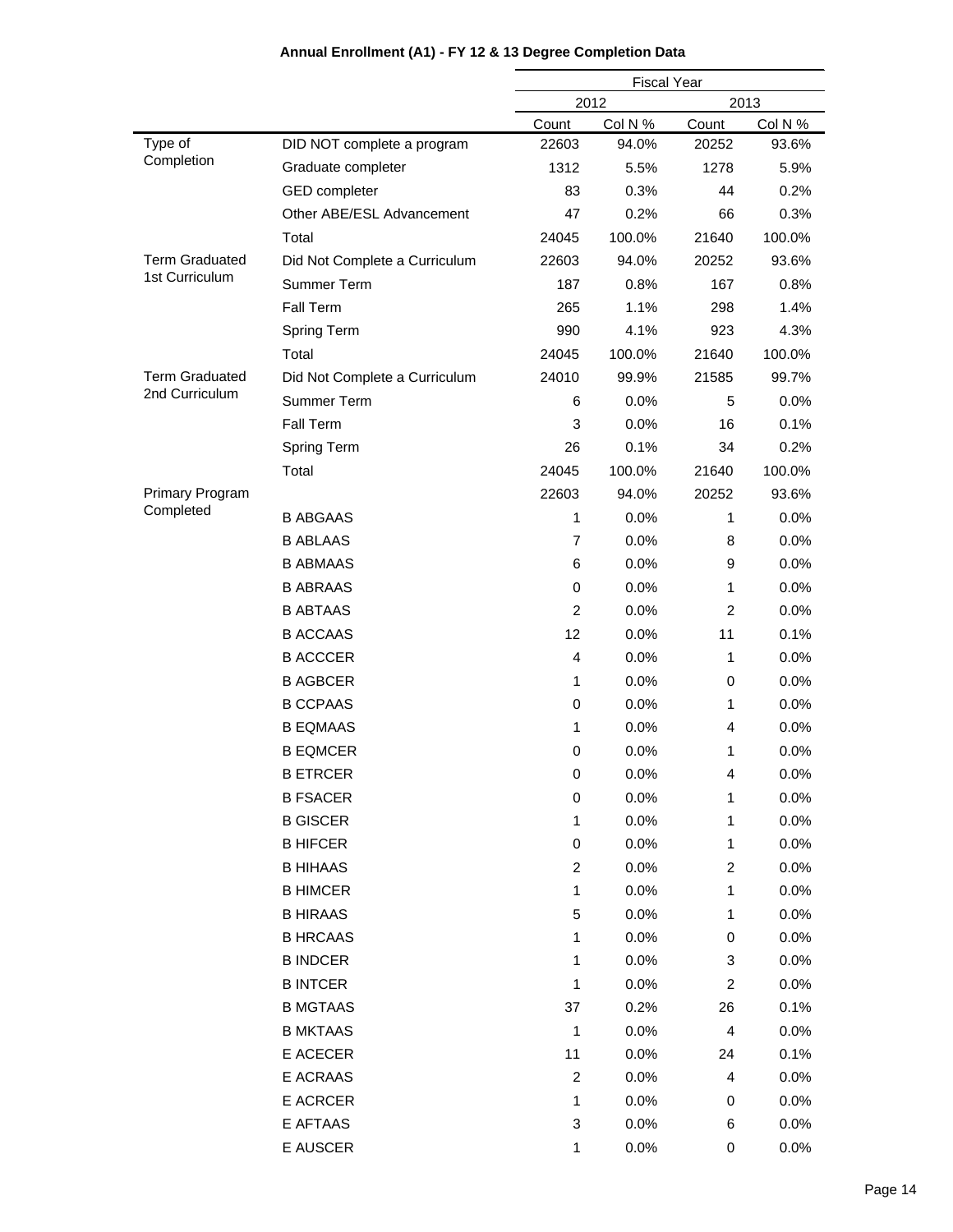|                 |                  | <b>Fiscal Year</b> |                |         |
|-----------------|------------------|--------------------|----------------|---------|
|                 |                  | 2012<br>2013       |                |         |
|                 | Count            | Col N %            | Count          | Col N % |
| E AUTAAS        | 8                | 0.0%               | 8              | 0.0%    |
| <b>E BCRCER</b> | 1                | 0.0%               | 0              | 0.0%    |
| <b>E BRLCER</b> | 22               | 0.1%               | 22             | 0.1%    |
| E CDBAAS        | 1                | 0.0%               | 3              | 0.0%    |
| E CDMAAS        | 5                | 0.0%               | 4              | 0.0%    |
| E CDSAAS        | 1                | 0.0%               | 3              | 0.0%    |
| <b>E CIVCER</b> | 1                | 0.0%               | 1              | 0.0%    |
| E CMDCER        | 0                | 0.0%               | 1              | 0.0%    |
| E CNHAAS        | 3                | 0.0%               | 14             | 0.1%    |
| <b>E CRRCER</b> | 8                | 0.0%               | 9              | 0.0%    |
| E CTTAAS        | 4                | 0.0%               | $\overline{c}$ | 0.0%    |
| E CWCCER        | 8                | 0.0%               | $\overline{7}$ | 0.0%    |
| E ECSAAS        | 9                | 0.0%               | 4              | 0.0%    |
| E EIWCER        | 1                | 0.0%               | 1              | 0.0%    |
| E ELPCER        | 0                | 0.0%               | 3              | 0.0%    |
| E ENOCER        | 14               | 0.1%               | 4              | 0.0%    |
| E ENSAES        | $\boldsymbol{2}$ | 0.0%               | 5              | 0.0%    |
| E HACAAS        | 0                | 0.0%               | $\overline{c}$ | 0.0%    |
| E HACCER        | $\overline{7}$   | 0.0%               | 3              | 0.0%    |
| E HVCCER        | 8                | 0.0%               | 3              | 0.0%    |
| <b>E IMACER</b> | 0                | 0.0%               | 9              | 0.0%    |
| <b>E IMBCER</b> | 0                | 0.0%               | $\overline{c}$ | 0.0%    |
| E MFGAAS        | 5                | 0.0%               | 10             | 0.0%    |
| <b>E MFTCER</b> | $\overline{c}$   | 0.0%               | $\mathbf 0$    | 0.0%    |
| E PETAAS        | 5                | 0.0%               | 16             | 0.1%    |
| E PWTCER        | 1                | 0.0%               | $\,0\,$        | 0.0%    |
| <b>E SSTAAS</b> | 1                | 0.0%               | 4              | 0.0%    |
| F AADAFA        | 5                | 0.0%               | 4              | 0.0%    |
| F AAEAFA        | 3                | 0.0%               | 1              | 0.0%    |
| <b>F ENTAAS</b> | $\,0\,$          | 0.0%               | 1              | 0.0%    |
| <b>F GDICER</b> | $\mathbf{1}$     | 0.0%               | 0              | 0.0%    |
| F GDSAAS        | 4                | 0.0%               | 6              | 0.0%    |
| <b>F MCBAAS</b> | 1                | 0.0%               | 0              | 0.0%    |
| <b>F MPHAAS</b> | 3                | 0.0%               | 3              | 0.0%    |
| <b>F MPRCER</b> | 0                | 0.0%               | 1              | 0.0%    |
| F MSEAFA        | 1                | 0.0%               | 0              | 0.0%    |
| F MSPAFA        | 1                | 0.0%               | 1              | 0.0%    |
| <b>G DHGAAS</b> | 30               | 0.1%               | 34             | 0.2%    |
| <b>G DTPAAS</b> | 0                | 0.0%               | 1              | 0.0%    |
| <b>G DTPCER</b> | 1                | 0.0%               | $\,0\,$        | 0.0%    |
| <b>G EMACER</b> | 54               | 0.2%               | 55             | 0.3%    |
| <b>G EMTAAS</b> | $\,0\,$          | 0.0%               | $\overline{c}$ | 0.0%    |
| <b>G MASCER</b> | 17               | 0.1%               | 18             | 0.1%    |
|                 |                  |                    |                |         |
| <b>G MSGCER</b> | 12               | 0.0%               | 14             | 0.1%    |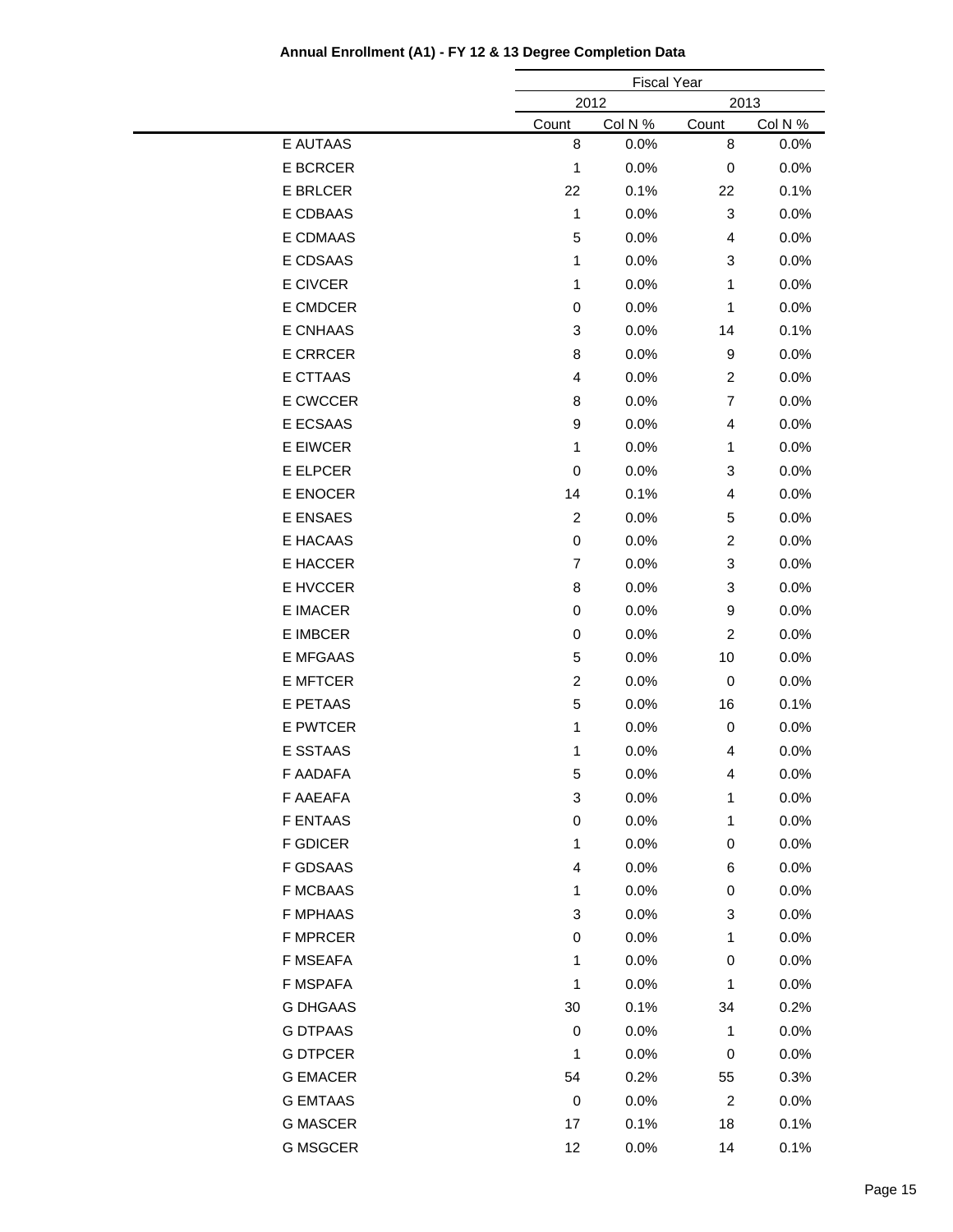|                 |                           | <b>Fiscal Year</b> |                |         |
|-----------------|---------------------------|--------------------|----------------|---------|
|                 |                           | 2012<br>2013       |                |         |
|                 | Count                     | Col N %            | Count          | Col N % |
| <b>G NASCER</b> | 228                       | 0.9%               | 215            | 1.0%    |
| <b>G NURAAS</b> | 82                        | 0.3%               | 78             | 0.4%    |
| <b>G NURCER</b> | 32                        | 0.1%               | 20             | 0.1%    |
| <b>G OTAAAS</b> | 16                        | 0.1%               | 17             | 0.1%    |
| <b>G RTTAAS</b> | 14                        | 0.1%               | 13             | 0.1%    |
| <b>G SURAAS</b> | 20                        | 0.1%               | 11             | 0.1%    |
| <b>G SURCER</b> | $\mathbf{1}$              | 0.0%               | 0              | 0.0%    |
| <b>G VTTAAS</b> | 28                        | 0.1%               | 25             | 0.1%    |
| <b>G XRAAAS</b> | 11                        | 0.0%               | 6              | $0.0\%$ |
| H GAAAA         | 109                       | 0.5%               | 94             | 0.4%    |
| N ASGAS         | 212                       | 0.9%               | 175            | 0.8%    |
| N FTRCER        | 0                         | 0.0%               | $\overline{7}$ | 0.0%    |
| S CDACER        | $\mathbf{1}$              | 0.0%               | 0              | 0.0%    |
| S CDECER        | $\mathbf{1}$              | 0.0%               | 3              | 0.0%    |
| S CHDAAS        | 3                         | 0.0%               | 7              | 0.0%    |
| S CJSAAS        | 24                        | 0.1%               | 23             | 0.1%    |
| S FSTAAS        | 1                         | 0.0%               | 2              | 0.0%    |
| <b>T ASPCER</b> | 3                         | 0.0%               | 0              | 0.0%    |
| <b>T BKPCER</b> | 0                         | 0.0%               | $\overline{c}$ | 0.0%    |
| <b>T CISCER</b> | $\mathbf{1}$              | 0.0%               | 0              | 0.0%    |
| <b>T CMSAAS</b> | $\overline{7}$            | 0.0%               | $\overline{c}$ | 0.0%    |
| <b>T CNAAAS</b> | 5                         | 0.0%               | 10             | $0.0\%$ |
| <b>T CPLAAS</b> | $\overline{c}$            | 0.0%               | $\overline{c}$ | 0.0%    |
| <b>T DGMAAS</b> | 15                        | 0.1%               | 14             | 0.1%    |
| <b>T IPRCER</b> | 3                         | 0.0%               | 14             | 0.1%    |
| <b>TLINCER</b>  | 8                         | 0.0%               | 5              | 0.0%    |
| <b>T MSACER</b> | 6                         | 0.0%               | 6              | 0.0%    |
| <b>T MSOCER</b> | $\overline{c}$            | 0.0%               | 0              | 0.0%    |
| <b>T NETCER</b> | 0                         | 0.0%               | 1              | 0.0%    |
| T OCAAAS        | 16                        | 0.1%               | 11             | 0.1%    |
| T OCPCER        | $\overline{2}$            | 0.0%               | $\mathbf{1}$   | 0.0%    |
| T OCTCER        | $\ensuremath{\mathsf{3}}$ | 0.0%               | $\mathbf{1}$   | 0.0%    |
| T OOSCER        | $\mathbf 0$               | 0.0%               | $\overline{c}$ | 0.0%    |
| <b>T VGWCER</b> | 15                        | 0.1%               | 11             | 0.1%    |
| <b>T WSMCER</b> | $\overline{2}$            | 0.0%               | $\overline{2}$ | 0.0%    |
| X CDLCER        | 35                        | 0.1%               | 36             | 0.2%    |
| Y AB3CE         | 5                         | 0.0%               | 18             | 0.1%    |
| Y AB4CE         | $\overline{4}$            | 0.0%               | 16             | 0.1%    |
| Y AS6CE         | 83                        | 0.3%               | 44             | 0.2%    |
| Y EL2CE         | 23                        |                    | 21             |         |
|                 |                           | 0.1%               |                | 0.1%    |
| Y EL4CE         | 15                        | 0.1%               | 11             | 0.1%    |
| Y GSUAGS        | 52                        | 0.2%               | 62             | 0.3%    |
| Total           | 24045                     | 100.0%             | 21640          | 100.0%  |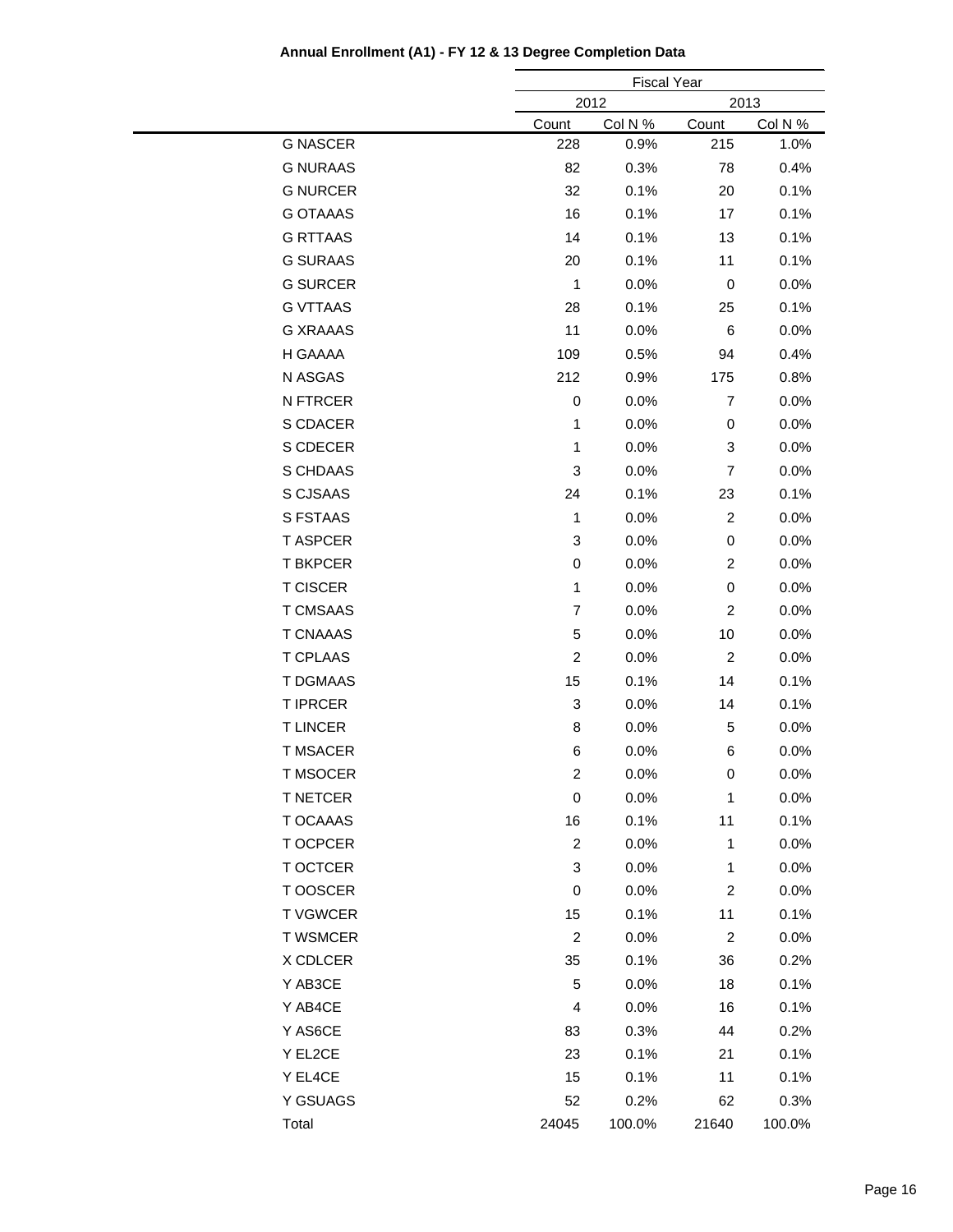|                          |                                               | <b>Fiscal Year</b> |         |       |         |
|--------------------------|-----------------------------------------------|--------------------|---------|-------|---------|
|                          |                                               |                    | 2012    | 2013  |         |
|                          |                                               | Count              | Col N % | Count | Col N % |
| Degree/1st               | AA (1.1)                                      | 109                | 7.6%    | 94    | 6.8%    |
| Curriculum               | AS (1.1)                                      | 212                | 14.7%   | 175   | 12.6%   |
|                          | AAS (1.2)                                     | 402                | 27.9%   | 418   | 30.1%   |
|                          | AGS, ALS, AGE (1.0)                           | 52                 | 3.6%    | 62    | 4.5%    |
|                          | Basic Skills (1.7, 1.8, 1.9)                  | 130                | 9.0%    | 110   | 7.9%    |
|                          | Occup Cert of 30 sem hrs/more<br>CER (1.2)    | 102                | 7.1%    | 108   | 7.8%    |
|                          | Occup Cert of LT 30 sem hrs COC,<br>AOP (1.2) | 423                | 29.3%   | 410   | 29.5%   |
|                          | Assoc in Fine Arts (AFA) (1.1)                | 10                 | 0.7%    | 6     | 0.4%    |
|                          | Assoc in Eng Sc (AES) (1.1)                   | $\overline{2}$     | 0.1%    | 5     | 0.4%    |
|                          | Total                                         | 1442               | 100.0%  | 1388  | 100.0%  |
| Degree/2nd               | AA (1.1)                                      | 1                  | 2.9%    | 0     | $0.0\%$ |
| Curriculum               | AS (1.1)                                      | 0                  | 0.0%    | 3     | 5.6%    |
|                          | AAS (1.2)                                     | 10                 | 29.4%   | 8     | 14.8%   |
|                          | AGS, ALS, AGE (1.0)                           | 2                  | 5.9%    | 2     | 3.7%    |
|                          | Occup Cert of 30 sem hrs/more<br>CER (1.2)    | 21                 | 61.8%   | 41    | 75.9%   |
|                          | Total                                         | 34                 | 100.0%  | 54    | 100.0%  |
| <b>General Education</b> | Completed all at Parkland                     | 288                | 1.2%    | 216   | 1.0%    |
| Core                     | Completed at Parkland and<br>elsewhere        | 72                 | 0.3%    | 71    | 0.3%    |
|                          | Not Completed                                 | 3942               | 16.4%   | 3945  | 18.2%   |
|                          | Not applicable (occupational<br>students)     | 19743              | 82.1%   | 17408 | 80.4%   |
|                          | Total                                         | 24045              | 100.0%  | 21640 | 100.0%  |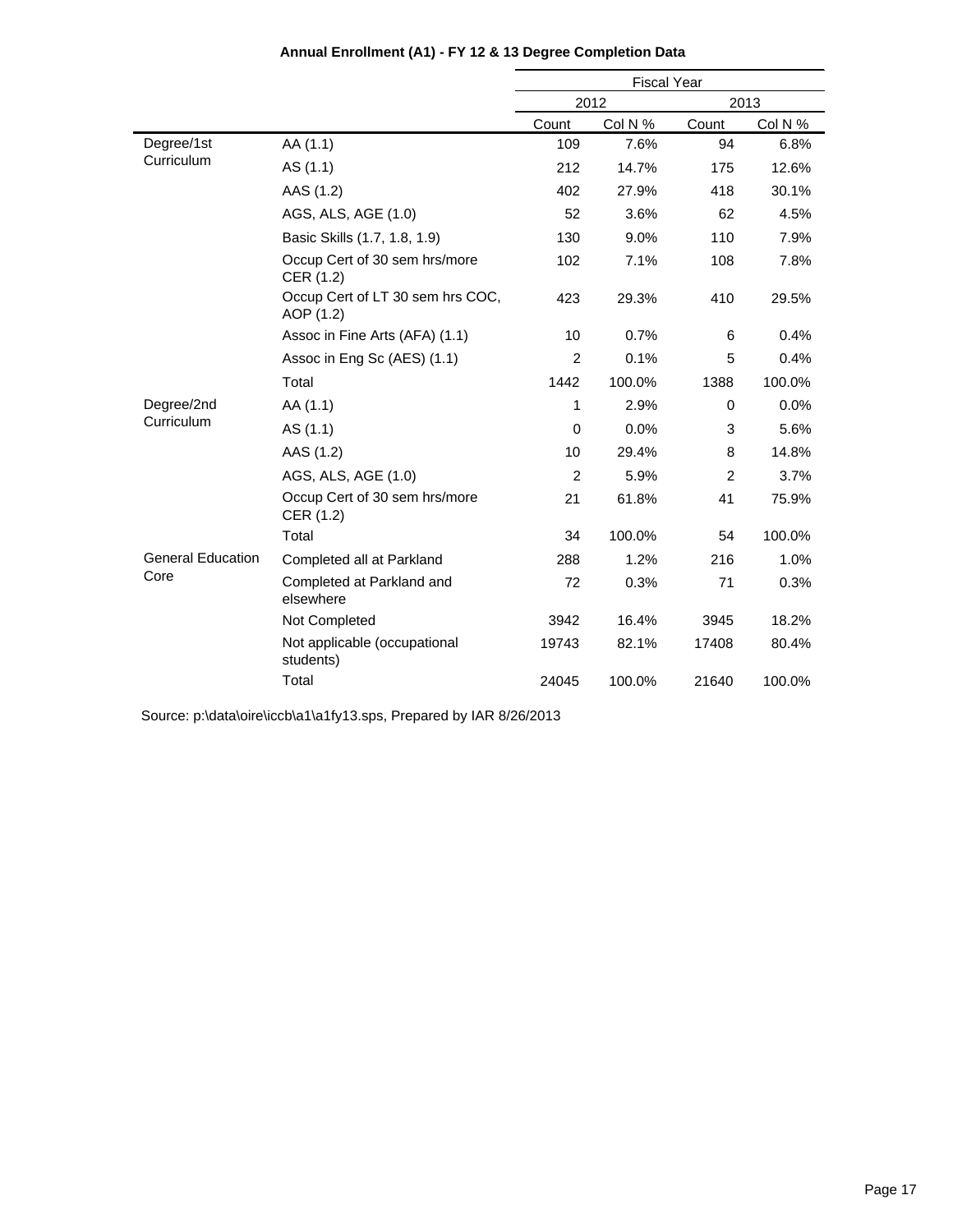|                                              |                                                           | <b>Fiscal Year</b> |            |       |            |
|----------------------------------------------|-----------------------------------------------------------|--------------------|------------|-------|------------|
|                                              |                                                           | 2013<br>2012       |            |       |            |
|                                              |                                                           | Count              | Column N % | Count | Column N % |
| Shared Data Dummy SSN                        | Valid SSN                                                 | 22511              | 93.6%      | 20174 | 93.2%      |
|                                              | Dummy ID                                                  | 1534               | 6.4%       | 1466  | 6.8%       |
|                                              | Total                                                     | 24045              | 100.0%     | 21640 | 100.0%     |
| <b>ACT Test Date</b>                         | No data                                                   | 20279              | 84.3%      | 17370 | 80.3%      |
|                                              | Prior to Oct 1989                                         | 7                  | 0.0%       | 4     | 0.0%       |
|                                              | Oct 1989 and later                                        | 3759               | 15.6%      | 4266  | 19.7%      |
|                                              | Total                                                     | 24045              | 100.0%     | 21640 | 100.0%     |
| Instructional Approach                       | All Other                                                 | 22722              | 94.5%      | 20262 | 93.6%      |
|                                              | Apprenticeship Enrollment                                 | 457                | 1.9%       | 463   | 2.1%       |
|                                              | Apprentice and Tech prep<br>in HS                         | $\mathbf 0$        | 0.0%       | 1     | 0.0%       |
|                                              | <b>Current Tech Prep</b>                                  | 866                | 3.6%       | 914   | 4.2%       |
|                                              | Total                                                     | 24045              | 100.0%     | 21640 | 100.0%     |
| <b>Shared Data Enrollment</b><br><b>Type</b> | All others                                                | 8992               | 37.4%      | 9333  | 43.1%      |
|                                              | First time Freshman - new<br>to higher ed                 | 14922              | 62.1%      | 11974 | 55.3%      |
|                                              | First time transfer - new to<br>Parkland w/ higher ed exp | 131                | 0.5%       | 333   | 1.5%       |
|                                              | Total                                                     | 24045              | 100.0%     | 21640 | 100.0%     |
| <b>Transfer Plans</b>                        | <b>No</b>                                                 | 23554              | 98.0%      | 21226 | 98.1%      |
|                                              | Yes- to a 4-yr<br>college/university                      | 491                | 2.0%       | 414   | 1.9%       |
|                                              | Total                                                     | 24045              | 100.0%     | 21640 | 100.0%     |
| Signed Declaration of                        | <b>No</b>                                                 | 22709              | 94.4%      | 20485 | 94.7%      |
| Intent                                       | Yes                                                       | 1336               | 5.6%       | 1155  | 5.3%       |
|                                              | Total                                                     | 24045              | 100.0%     | 21640 | 100.0%     |

### **Annual Enrollment (A1) - FY 12 & 13 Miscellaneous Admissions Data**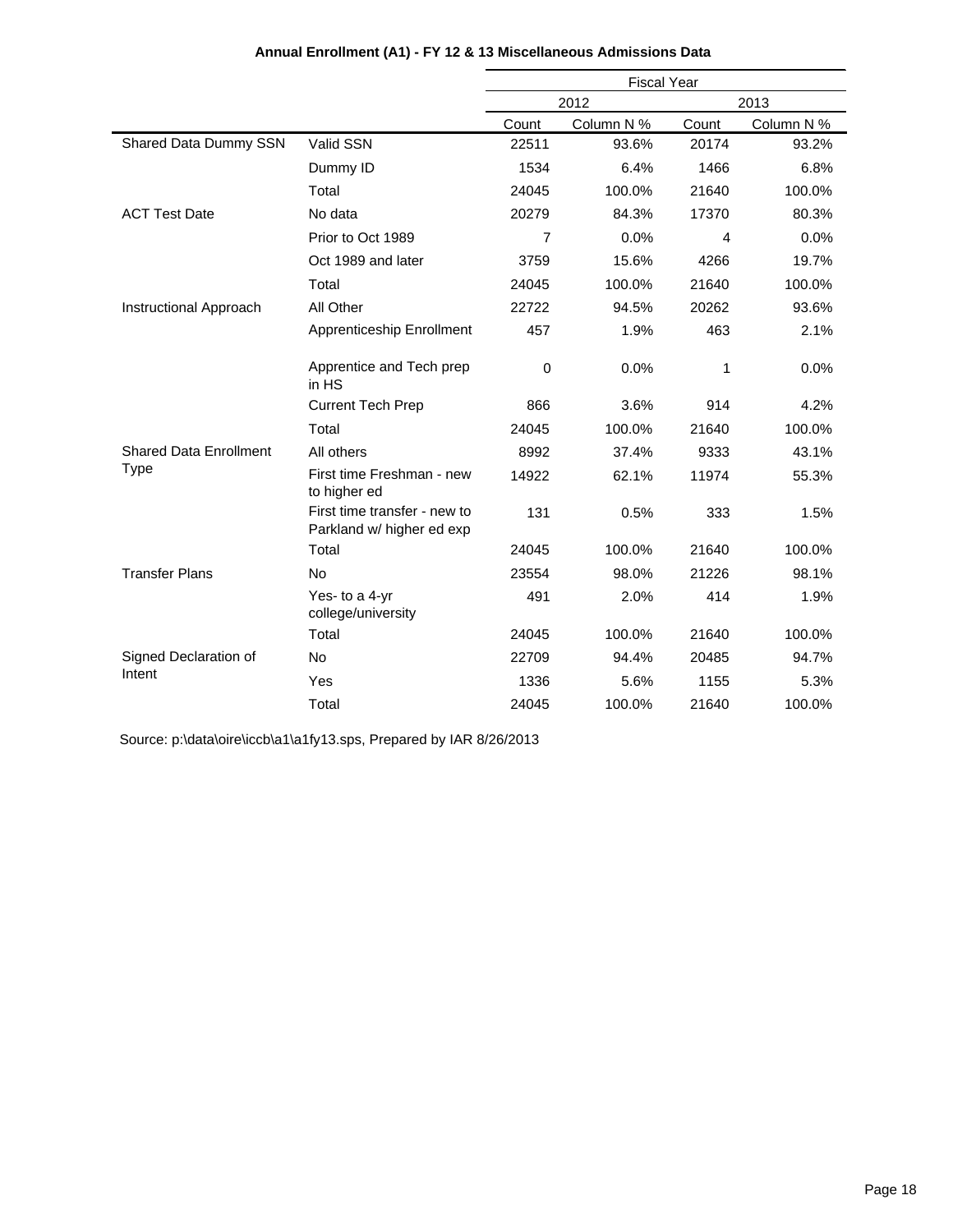|                                         |         | <b>Fiscal Year</b> |             |  |
|-----------------------------------------|---------|--------------------|-------------|--|
|                                         |         | 2012               | 2013        |  |
| <b>Summer Credit Hours</b><br>Attempted | Mean    | 1.42               | 1.46        |  |
|                                         | Median  | .00                | .00         |  |
|                                         | Sum     | 34162.00           | 31571.00    |  |
|                                         | Minimum | .00                | .00         |  |
|                                         | Maximum | 21.50              | 20.00       |  |
| <b>Summer Credit Hours</b>              | Mean    | 1.24               | 1.26        |  |
| Earned                                  | Median  | .00                | .00         |  |
|                                         | Sum     | 29806.50           | 27331.50    |  |
|                                         | Minimum | .00                | .00         |  |
|                                         | Maximum | 21.00              | 17.00       |  |
| <b>Fall Credit Hours</b>                | Mean    | 4.14               | 4.46        |  |
| Attempted                               | Median  | 1.00               | 1.50        |  |
|                                         | Sum     | 99460.50           | 96597.00    |  |
|                                         | Minimum | .00                | .00         |  |
|                                         | Maximum | 25.00              | 30.00       |  |
| <b>Fall Credit Hours Earned</b>         | Mean    | 3.32               | 3.47        |  |
|                                         | Median  | .50                | .50         |  |
|                                         | Sum     | 79874.00           | 75115.00    |  |
|                                         | Minimum | .00                | .00         |  |
|                                         | Maximum | 24.00              | 30.00       |  |
| <b>Spring Credit Hours</b>              | Mean    | 3.74               | 4.23        |  |
| Attempted                               | Median  | .50                | 1.00        |  |
|                                         | Sum     | 89862.00           | 91611.50    |  |
|                                         | Minimum | .00                | .00         |  |
|                                         | Maximum | 24.00              | 31.00       |  |
| <b>Spring Credit Hours</b>              | Mean    | 3.01               | 3.27        |  |
| Earned                                  | Median  | .00                | .50         |  |
|                                         | Sum     | 72477.00           | 70797.50    |  |
|                                         | Minimum | .00                | .00         |  |
|                                         | Maximum | 24.00              | 28.00       |  |
| <b>Total Credit Hours</b>               | Mean    | 9.3                | 10.2        |  |
| Attempted                               | Median  | 5.0                | 6.0         |  |
|                                         | Sum     | 223484.5           | 219779.5    |  |
|                                         | Minimum | .0                 | .0          |  |
|                                         | Maximum | 54.0               | 53.0        |  |
| <b>Total Credit Hours Earned</b>        | Mean    | 7.6                | 8.0         |  |
|                                         | Median  | 4.0                | 4.0         |  |
|                                         | Sum     | 182157.5           | 173244.0    |  |
|                                         | Minimum | .0                 | .0          |  |
|                                         | Maximum | 49.0               | 50.0        |  |
| <b>Shared Summer Credit</b>             | Mean    |                    |             |  |
| <b>Hours Earned</b>                     | Median  | .98<br>.00         | 1.08<br>.00 |  |
|                                         |         |                    |             |  |

#### **Annual Enrollment (A1) - FY 12 & 13 Credit Hours Attempted and Earned**